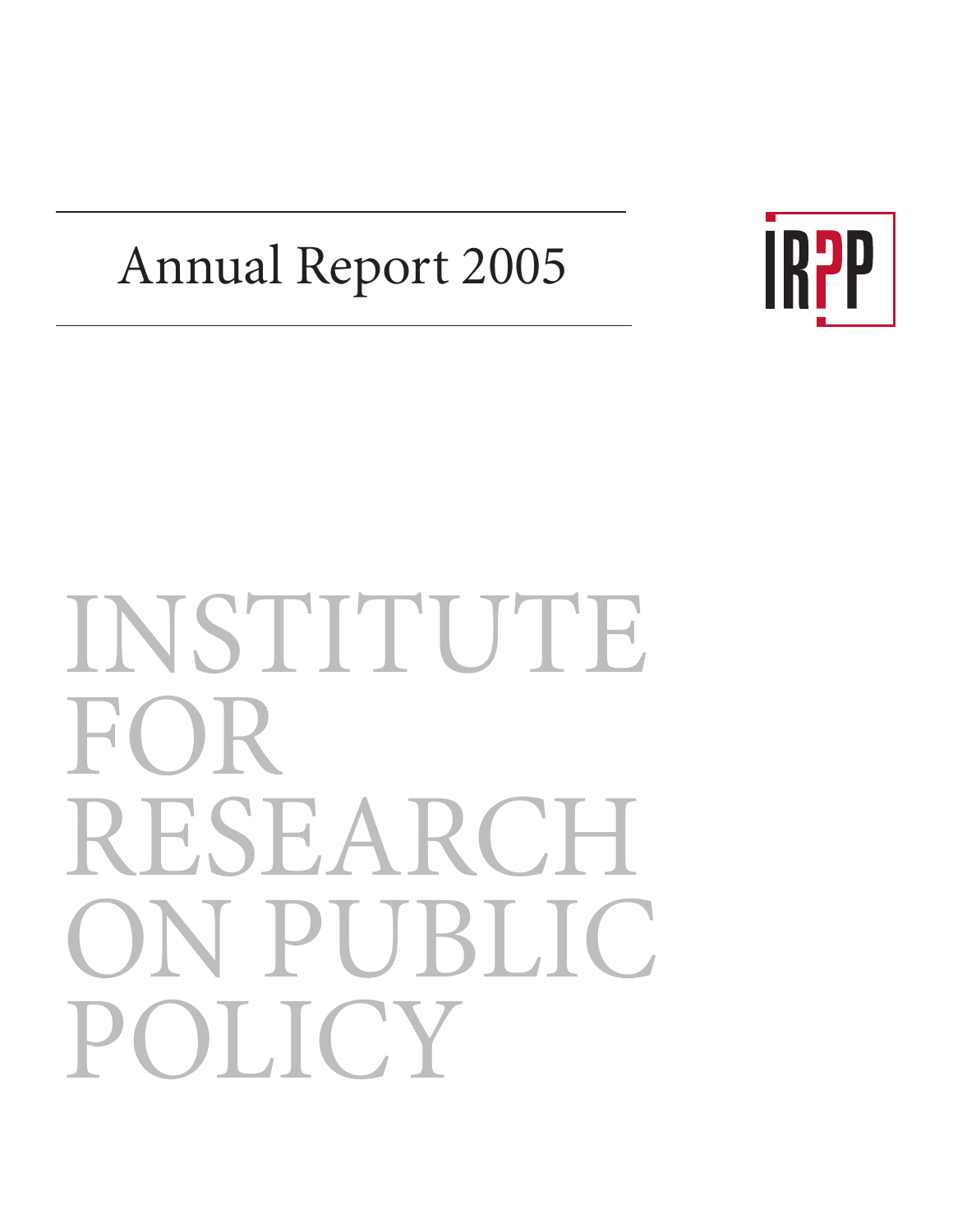# <sup>2005</sup> INSTITUTE FOR RESEARCH ON PUBLIC POLICY

Founded in 1972, the Institute<br>for Research on Public Policy<br>is an independent, national,<br>nonprofit organization. for Research on Public Policy is an independent, national, nonprofit organization.

IRPP seeks to improve public policy in Canada by generating research, providing insight and sparking debate that will contribute to the public policy decision-making process and strengthen the quality of the public policy decisions made by Canadian governments, citizens, institutions and organizations.

IRPP's independence is assured by an endowment fund established in the early 1970s.



Institute for Research on **Public Policy** 

Institut de recherche en politiques publiques

The IRPP operations have run at a surplus for the last three years.

# Financial Highlights of Operating Fund

(in thousands of dollars)

|                                                 | 2005                 | 2004                   | 2003           |
|-------------------------------------------------|----------------------|------------------------|----------------|
| Revenues*<br>Expenses<br>Revenues over expenses | 2,784<br>2,734<br>50 | 2,640<br>2,534<br>1()6 | 2,830<br>2,767 |

\*Revenues consist of investment income approved for operations, revenue from publications and other revenue.

# Financial Highlights of Endowment Fund

(in thousands of dollars)

|                                | 2005   | 2004   | 2003   |
|--------------------------------|--------|--------|--------|
| Total year-end<br>Market value | 39,500 | 39,700 | 34,625 |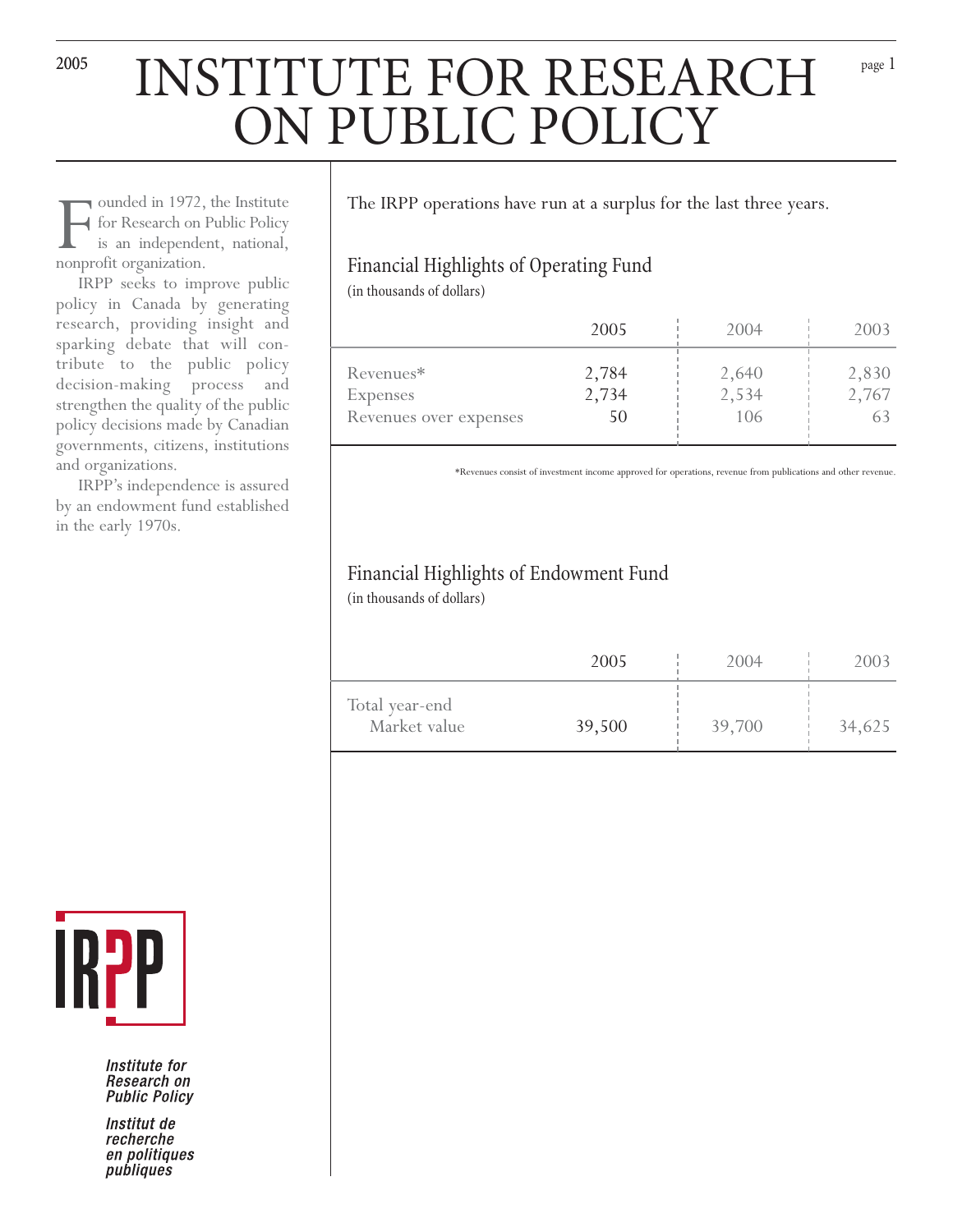# $R$  REPORT OF THE CHAIR OF THE BOARD OF DIRECTORS

Hugh Segal President

Bob Rae Chairman

Janice MacKinnon Vice-Chair

Board of Directors Peter Aucoin, Halifax Nellie Cournoyea, Inuvialuit Catherine Delaney,Toronto Peter Dobell, Ottawa Doug Emsley, Regina Ann Fitz-Gerald, UK Fred Gorbet,Toronto John Helliwell,Vancouver Shira Herzog,Toronto Pierre Marc Johnson, Montreal Kathleen Mahoney, Calgary Antonia Maioni, Montreal Barbara McDougall,Toronto Guy Saint-Pierre, Montreal Graham Scott,Toronto Bernard Shapiro, Montreal Denis Stairs, Halifax Gordon Thiessen, Ottawa Kent Weaver,Washington, DC Jodi White, Ottawa Wanda Wuttunee,Winnipeg



1470 Peel Street #200 Montreal, Quebec H3A 1T1 Tel.: 514-985-2461 Fax: 514-985-2559 irpp@irpp.org www.irpp.org

The 2004-05 fiscal year was an extremely busy and success-<br>ful one for the IRPP. Work is well underway on some of the<br>new research programs mandated in the strategic plan for<br>2004-09, and other research programs are in the ful one for the IRPP. Work is well underway on some of the new research programs mandated in the strategic plan for stage. Use of IRPP research in a myriad of public policy debates speaks well of the growing intellectual footprint of the Institute's work.

Turning to Board business, directors Germaine Gibara (also vice-chair of the Board) and Brian Flemming are stepping down from the Board after two successive four-year terms. Joining the Board as directors are Peter Aucoin, Eric Dennis Memorial Professor of Government and Political Science and professor of public administration at Dalhousie University, who since last year has been a non-Board member on the Research Committee of the Board, and the Honourable Barbara McDougall, consulting counsel at Aird & Berlis and a former foreign affairs minister, who since 2002 has been a member of the Institute representing a compatible organization. Joining as a member of the Institute representing a compatible organization is Graham Scott, chairman of the Canadian Institute of Health Information. Joining as a non-Board member of the Research Committee is Joel Sokolsky, dean of arts at RMC, a long-time external advisor to the Institute's NSMI research program (now Defence, Diplomacy and Development) and author (most recently of ["Guarding the Continental Coasts: United States Maritime](http://www.irpp.org/pm/archive/pmvol6no1.pdf) [Homeland Security and Canada,"](http://www.irpp.org/pm/archive/pmvol6no1.pdf) *IRPP Policy Matters*, March 2005).

I am delighted that Janice MacKinnon, who joined the Board in 2003, has been elected vice-chair of the Board for a three-year term. A professor of public policy at the University of Saskatchewan and former finance minister in Saskatchewan, she is also the author of ["The Arithmetic of Health Care,"](http://www.irpp.org/pm/archive/pmvol5no3.pdf) published as part of the IRPP's Health and Public Policy research program (*IRPP Policy Matters*, July 2004).

I wish to extend heartfelt thanks to those departing for their valuable contributions to the IRPP's work. I would also like to welcome incoming members of the Board, and I look forward to another productive year in 2005-06.

The Honourable Bob Rae, P.C., O.C., Q.C. Chair

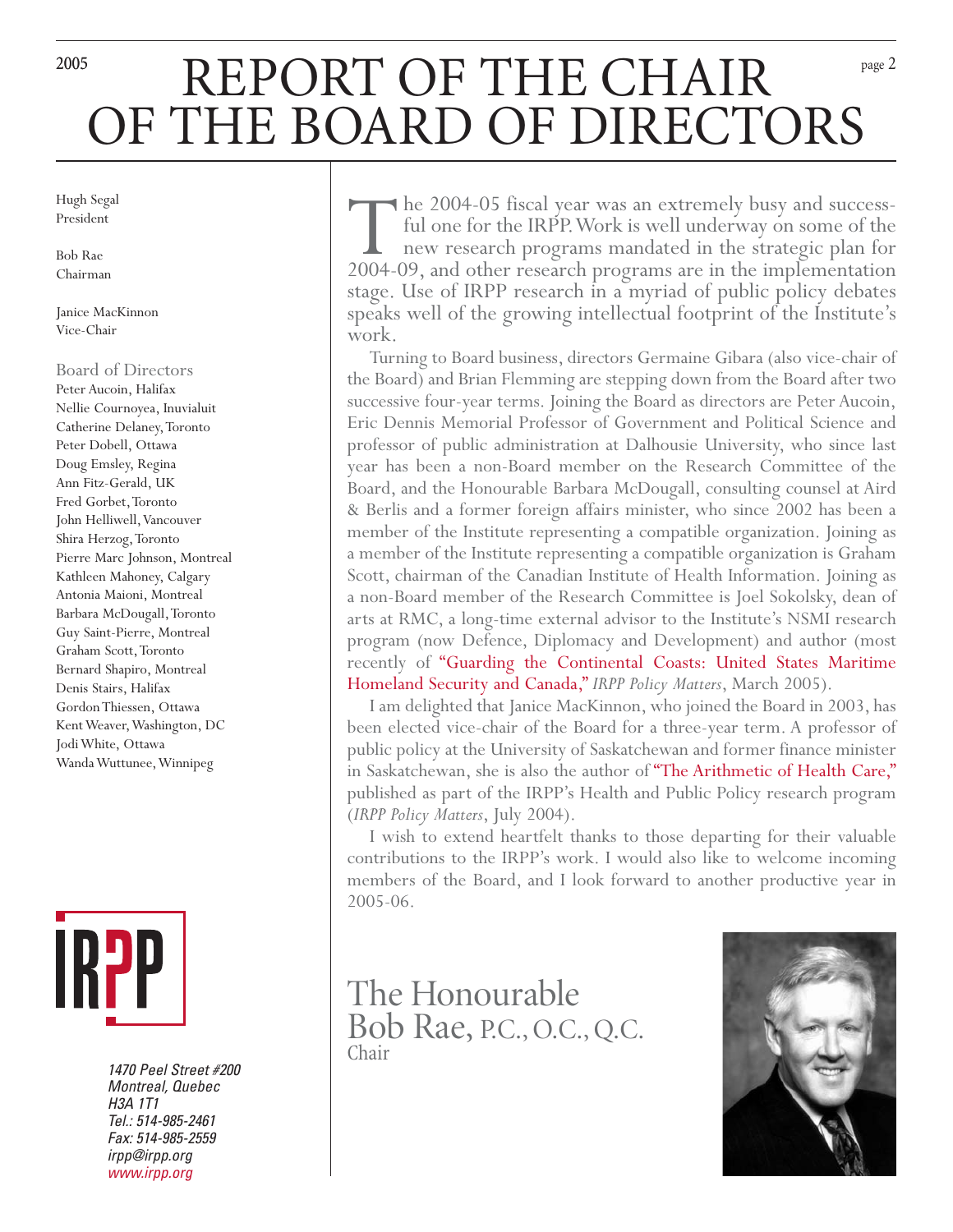# 2005 REPORT OF THE PRESIDENT

Fiscal 2004-05 was an intense year agenda approved by the IRPP's board, of research output at the Institute. Furthering the research there was a record number of research symposia, working policy lunches and publications. During a year of dynamic political transitions and rebalancing, considerable international challenges and important policy milestones across Canada, the IRPP's intense activity evoked broad engagement, media notice and involvement by both scholars and practitioners.

The IRPP's research activities are guided by three broad thematics, approved by the Board as part of the Institute's 2004-09 strategic plan.

The Canada and the World thematic explores optimal "small country" strategic approaches to foreign policy that are compatible with Canada's geopolitical and economic interests. In 2004-05, our foreign policy work focused primarily on the interplay of national security, peacekeeping and development as well as appropriate ways to promote democratic development abroad. Closer to home, we emphasized questions of immigration policy (including skills recognition and multilateral management of migration) and Canada-US policy coordination (including military interoperability, management of cross-border transportation infrastructure and migration).

The Economic Growth and Social Progress research thematic focuses on the mix of policies required to sustain economic growth and social progress in light of important domestic demographic trends and a more competitive global environment. Health care was at the top of the policy agenda throughout much of the fiscal year, and the IRPP responded with research examining questions of financial sustainability, the scope of publicly funded services, and competitive incentives in service delivery. A second axis of research examined the treatment of natural resource revenues under the federal Equalization program. In addition to these areas, IRPP made valuable contributions to the policy debates on telecommunications, student financial aid and public debt.

Research under the Governance in the New Century thematic examines some of the key governance challenges and risks that Canada will face in the twenty-first century. The focal point of our work in 2004-05 in this area was a comprehensive examination of current and future trends in North American integration from a governance perspective; other areas of emphasis included electoral reform, strengthening Canada's democratic institutions and federal-provincial fiscal relations.

# CANADA AND THE WORLD

In September 2004 there was a working lunch featuring the Russian ambassador to Canada, His Excellency Georgiy Mamedov, "Energy Cooperation between North America and Russia." It was well attended by a high-quality audience n September 2004 there was a working lunch featuring the Russian ambassador to Canada, His Excellency Georgiy Mamedov, "Energy Cooperation between North America and

In November 2004 in Quebec City the IRPP hosted and chaired the Canada-UK colloquium, a two-day conference entitled "Transatlantic Identity and International Action."The other sponsors of the event were the Walter and Duncan Gordon Foundation, the School of Policy Studies at Queen's University, the Université de Laval, the Institut québécois des hautes études internationales, the Foreign and Commonwealth Office, and Foreign Affairs Canada. Over 60 Canadian and UK officials, academics, practitioners, business leaders and students participated. A link to the [Rapporteur's Report](http://www.irpp.org/events/archive/nov04UK/welsh.pdf) for this event, expertly written by Jennifer Welsh of Oxford University, was posted on the IRPP's Web site in early 2005.

In February 2005, the outgoing US ambassador to Canada, Paul Cellucci, was in the IRPP's Montreal offices, where he reflected on challenges in Canada-US relations during his tenure and the issues that his successor will confront. Attending this Chatham House Rules session were journalists, IRPP fellows, business leaders, the rector of Concordia University and colleagues from the Trudeau Foundation.

In March 2005 in Toronto, the IRPP sponsored a working lunch with India's new high commissioner to Canada, Her Excellency Shyamala B. Cowsik, to highlight India's economic, strategic and technological performance and significance.



Canada's Options in North America

The series on North American integration initiated by then IRPP Senior Economist Daniel Schwanen in 2001 concluded with a series of events and publications.

In August, we released ["Beyond Zero Sum:](http://www.irpp.org/pm/archive/pmvol5no6.pdf) [Trade, Regulation and NAFTA's Temporary Entry](http://www.irpp.org/pm/archive/pmvol5no6.pdf) [Provisions,"](http://www.irpp.org/pm/archive/pmvol5no6.pdf) by Allison Young (International Trade Canada) (*IRPP Policy Matters,* Vol. 5, no. 6). The study argues that the implementation of the NAFTA provisions governing the temporary entry of businesspersons between Canada, the United States and Mexico is transforming domestic and international rules and opening up a new globalized space to achieve common objectives.

In ["Fixing the Potholes in North American](http://www.irpp.org/choices/archive/vol10no8.pdf) [Transportation Systems"](http://www.irpp.org/choices/archive/vol10no8.pdf) (*IRPP Choices*, Vol. 10, no. 8), Norman Bonsor of Lakehead University argues that the transportation infrastructure in North America has not kept up with the burgeoning volume of cross-border trade, and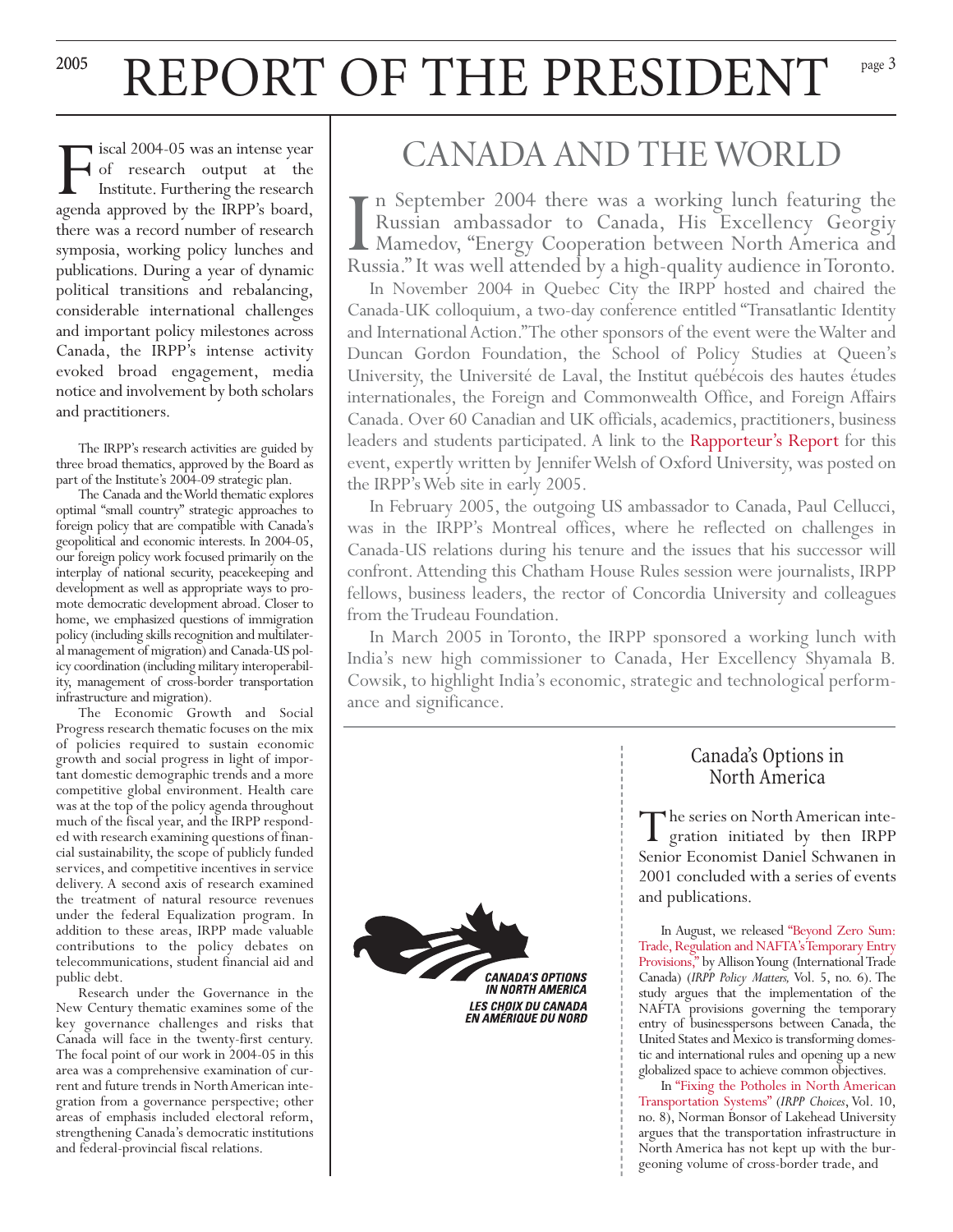In September a *IRPP Working Paper* series entit[led Mapping the New North American](http://www.irpp.org/wp/archive/NA_integ/papers.htm) [Reality,](http://www.irpp.org/wp/archive/NA_integ/papers.htm) edited by Stephen Blank, Stephanie Golob and Guy Stanley, was released.These 17 papers, which deal with economic, transportation, defence, social and economic issues in the context of North American integration, came out of a November 2003 study group cosponsored by the IRPP and HÉC-Montreal.

As Canadians followed the run-up to the US elections in October, the IRPP held two timely events. Professor James Thurber of the American University Centre for Politics spoke on "The Dynamics of American Electoral Choice:What to Expect and Why" to a sold-out audience in Toronto, and Michael Lewis-Beck of the University of Iowa spoke to a Montreal audience on "The Critical Determinants of the Coming US Election."

On January 24, 2005, the IRPP hosted a working lunch in Vancouver with Simon Fraser University's Public Policy Program entitled "Security, Trade and North American Integration: Key Policy Opportunities." The event featured three IRPP contributors, who presented their recent research findings. Joel Sokolsky, dean of arts at RMC, presented his paper on the dynamics of continental security. Daniel Schwanen, formerly senior economist at IRPP and now director of research and strategic planning at the Centre for International Governance Innovation, presented his paper for The Art of the State on the dynamics of the North American treaty process. Finally, Jonathan Kesselman, who holds a Canada Research Chair at Simon Fraser, presented his recent *IRPP Choices* paper, ["Tax Design for a Northern Tiger](http://www.irpp.org/choices/archive/vol10no1.pdf)" (Vol. 10, no. 1) adapted to the context of a competitive and interconnected North America where Canada wants to both compete and sustain its unique social programs.

# National Security and Military Interoperability

[Force Structure or Forced Structure?](http://www.irpp.org/choices/archive/vol10no5.pdf) 1990s," by Sean Maloney (*IRPP Choices,* The 1994 White Paper on Defence and the Canadian Forces in the Vol. 10, no. 5), appeared in May. Maloney analyzes the inadequacies in the 1994 White Paper on Defence, and points to ways policy-makers can avoid some of the past planning, technical, force structure and priority mistakes.The paper served a base document for Canada's recent foreign and defence policy review.  $\alpha$ 

In June the IRPP published ["Realism](http://www.irpp.org/pm/archive/pmvol5no2.pdf) [Canadian Style: National Security Policy and](http://www.irpp.org/pm/archive/pmvol5no2.pdf) [the Chrétien Legacy,"](http://www.irpp.org/books/archive/16518921.htm) by Joel J. Sokolsky (*IRPP Policy Matters*,Vol. 5, no. 2). The author looks at Jean Chrétien's foreign and defence policy legacy in the context of Canada's security relations with the United States and applauds the recent National Security Policy's contention that Canada needs to be more "selective in deploying forces overseas."The author sees no problem in reconciling foreign and domestic security imperatives. "While retaining an overseas capability, the Ottawa administration should, as part of the new plans to enhance security measures, impress upon Washington



(and the American public) the more important contribution being made by Canada to the security of the United States through its military and non-military efforts to secure the American homeland," concludes Sokolsky.

In concluding this part of the research program, which began in June 2001, the IRPP published a collection of articles, *[Geopolitical](http://www.irpp.org/pm/archive/pmvol5no2.pdf) [Integrity](http://www.irpp.org/events/archive/sep04/axworthy_campbell.pdf)*. It brings together many of the studies published since the inception of the program in 1999. The studies deal with critical policy areas of national security, including postconflict transition planning, naval coordination, land force planning for peacekeeping, issues surrounding the 1994 White Paper on Defence and the real deployment capacity relative to the second Iraq conflict.The book was launched in Ottawa in early April 2005.



# International Democratic Development

The IRPP's International Democratic Development<br>
research program, directed by George Perlin of<br>
Queen's University, was the focus of discussions at<br>
a one-day-and-a-half symposium in Ottawa in September. research program, directed by George Perlin of Queen's University, was the focus of discussions at Entitled "Canada's Role in International Assistance to

Democratic Development," this event gathered more than 60 representatives from the governmental, academic and nongovernmental sectors. Some of the papers presented at this conference had been discussed on an IRPP-hosted "virtual seminar" in the weeks prior to the event.

["Advancing Democracy Abroad: A Proposal to Create the Democracy Canada Institute,"](http://www.irpp.org/books/archive/16518921.htm) the paper Thomas Axworthy and Leslie Campbell presented at the symposium, was released on the IRPP Web site soon afterwards.

["The Role of International Democracy Promotion in Canada's Foreign Policy,"](http://www.irpp.org/pm/archive/pmvol5no10.pdf) by Gerald Schmitz, was released as an *IRPP Policy Matters* (Vol. 5, no. 10). Schmitz argues that there should be a forum where Canadians can debate whether they want to invest in a renewed and enhanced role in democratic assistance. Although acknowledging that "Canada could do more and better," the author cautions that even if Canada decides to become a more important player in the field of democracy promotion, "we do not need to reinvent the wheel"; nor should we "spin it faster than carefully thought out policy considerations and resource implications will allow." In light of Canada's renewed role in observing elections in countries such as Ukraine and Iraq, these studies have become even more relevant. A number of other papers under this research program are planned for release later in 2005.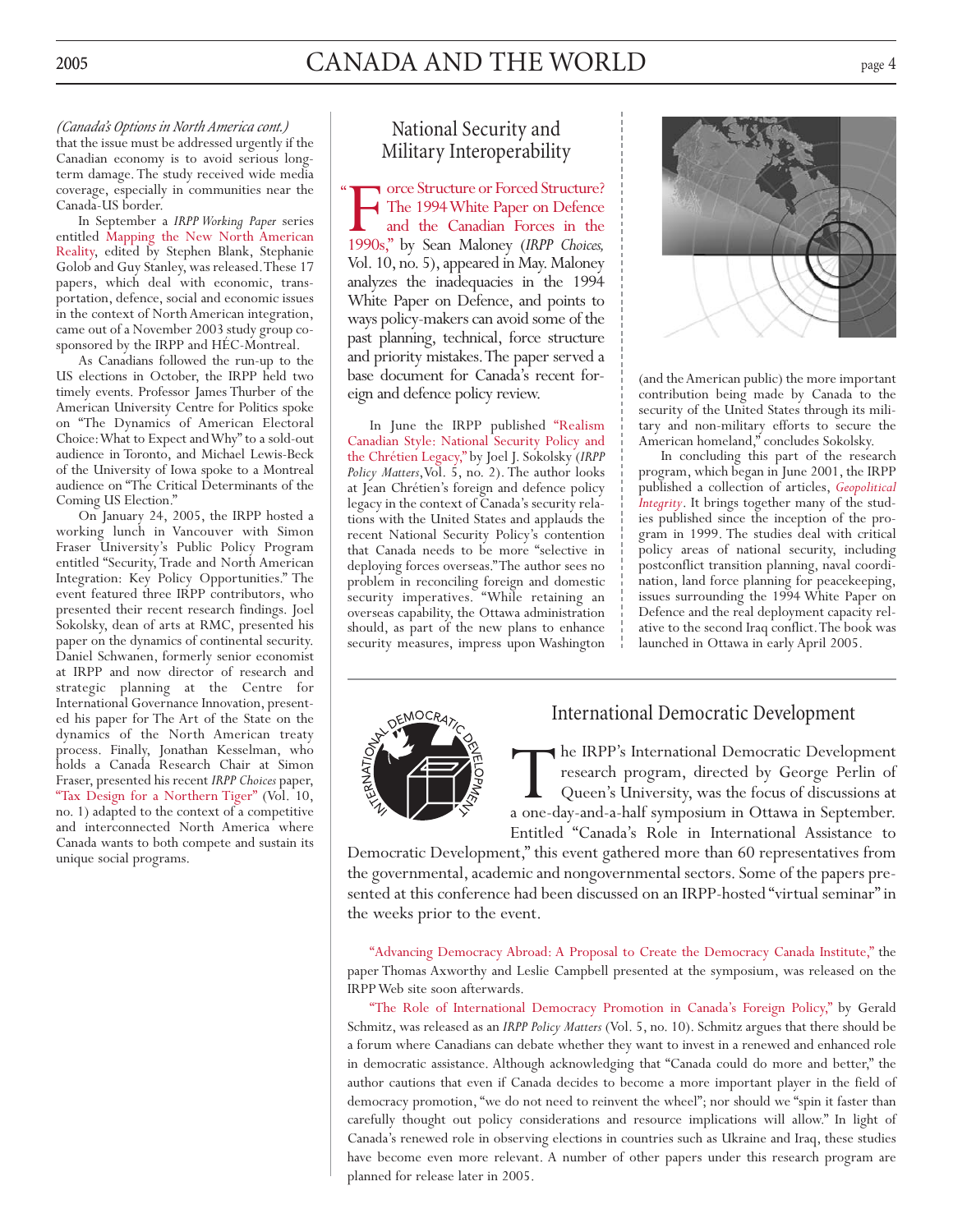The year 2004-05 was a particularly fruitful one for the Immigration and Refugee Policy research program. Directed by Geneviève Bouchard, this program bridges governance, ecoone for the Immigration and Refugee Policy research program. Directed by Geneviève nomic and social priorities.



IRPP organized a well-attended conference[,"North American Integration: Migration,Trade](http://www.irpp.org/events/archive/0404pap.htm) [and Security,"](http://www.irpp.org/events/archive/0404pap.htm) held in Ottawa on April 1 and 2, 2004.This conference, which was co-sponsored by the John Goodwin Tower Center for Political Studies at Southern Methodist University in Dallas, was the second in a series of three conferences (the first having been held in Dallas last year). It brought together American, Canadian and Mexican scholars and practitioners: the keynote speakers were Mexico's undersecretary for external relations, Géronimo Gutiérrez Fernández; Thomas Axworthy (Harvard University and Queen's University); and Sydney Weintraub (Center for Strategic and International Studies,Washington).The program included a wide range of distinguished Canadian and American academics such as James Hollifield (Southern Methodist University), Phil Martin (University of California at Davis), Lindsay Lowell and Susan Martin (Georgetown University), John Helliwell (University of British Columbia), Jeffrey Reitz (University of Toronto), Christopher Rudolph (University of California at Los Angeles), Rey Koslowski (Rutgers University), John Noble (Carleton University) and Sandra Polaski (Carnegie Endowment for International Peace).The conference received substantial media coverage, including interviews on CBC and CPAC, a report on RCI, and coverage in *The Globe and Mail*, the *Toronto Star*, the *Ottawa Citizen*, Canadian Press and Canwest.

On the opening day of this conference, we released a paper by Hélène Pellerin, ["Intégration](http://www.irpp.org/fr/choices/archive/vol10no3.pdf) [économique et sécurité: nouveaux facteurs déterminants de la gestion de la migration interna](http://www.irpp.org/fr/choices/archive/vol10no3.pdf)[tionale"](http://www.irpp.org/choices/archive/vol10no6.pdf)(*Choix IRPP,*Vol. 10, no. 3).The first of several papers to be published in this research program, the study looks at multilateral initiatives for managing migration at the European, North American and international levels. Increasingly since September 11, 2001, economic and security concerns compel states to harmonize their migration policies. And, the author explains, with no international legal framework for migration, international trade law tends to serve as a reference.The English translation of this paper,["Economic Integration and Security: New Key Factors](http://www.irpp.org/choices/archive/vol10no6.pdf) [in Managing International Migration,"](http://www.irpp.org/choices/archive/vol10no6.pdf)was released in August (*IRPP Choices* 10, no.6).

In July,["Beyond Harmonization: How US Immigration Rules Would Have Worked in Canada,"](http://www.irpp.org/pm/archive/pmvol5no4.pdf) by Alan Green of Queen's University, was released (*IRPP Policy Matters*,Vol. 5, no. 4.This paper reflects upon the so-called perimeter argument using a counterfactual approach to illustrate how Canadian immigration policies would have been distorted had Canada adopted existing American rules.The author argues that adopting our southern neighbour's regulations to govern the admissions of immigrants would have adversely affected Canada's economic and social development.

In February 2005 an *IRPP Choices* entitled ["Tapping Immigrants' Skills: New Directions for](http://www.irpp.org/choices/archive/vol11no1.pdf) [Canadian Immigration Policy in the Knowledge Economy,"](http://www.irpp.org/choices/archive/vol11no1.pdf) by Jeffrey Reitz of the University of Toronto, was released (Vol. 11, no. 1). Reitz argues that the underutilization of skills is a pressing problem that contributes to downward trends in employment and earnings outcomes among immigrants. These trends persist, despite high and rising educational credentials among recent immigrants and steady levels of fluency in at least one official language.

Also in February 2005 the Institute released ["The Discounting of Immigrants' Skills in Canada:](http://www.irpp.org/choices/archive/vol11no2.pdf) [Evidence and Policy Recommendations,"](http://www.irpp.org/pm/archive/pmvol5no5.pdf) by Naomi Alboim of the Maytree Foundation and Queen's University; Ross Finnie, a research fellow at Statistics Canada, who is also at Queen's University; and Ronald Meng from the University of Windsor (*IRPP Choices,*Vol. 11, no. 2).This study argues that although Canada continues to accept large numbers of skilled immigrants every year, their foreign-acquired education and work experience is significantly discounted. Governments must help bridge the information gap among Canadian employers who do not know the value of foreign work experience and education. In terms of specific policy options, the authors focus on three core areas: academic credentials, occupational competencies and language skills. (Note: Professors Alboim, Finnie and Reitz presented their findings at a sold-out working lunch in Toronto, and Professor Reitz presented his research to the Parliamentary Standing Committee on Immigration.)

## Defence, Diplomacy and Development

This research program explores the policy implications of the coordinated or "3-D" approach in which the efforts of the various government departments are coordinated with each other as well as with the activities of nongovernmental actors in postconflict or transitional situations in what is referred to as the "security-development nexus."

In the research program's inaugural paper, ["Addressing the Security-Development Nexus](http://www.irpp.org/choices/archive/vol11no2.pdf): [Implications for Joined-Up Government,"](http://www.irpp.org/pm/archive/pmvol5no5.pdf) by Ann Fitz-Gerald (*IRPP Policy Matters*, Vol. 5, no. 5, July 2004), the author argues that development assistance programs in postconflict or transitional societies such as Afghanistan, Iraq and Haiti must address security and development more comprehensively. Specifically, she calls for a joined-up government approach, namely, the coordination of planning among all relevant security- and development-centred government departments.

In October 2004 the IRPP co-sponsored a conference in Ottawa with Carleton University's Norman Patterson School of International Affairs and the Pearson Peacekeeping Centre entitled "New Directions in Building Peace: The Integration of Diplomacy, Defence and Development."The conference featured speakers from the UN, the Canadian and other militaries, and NGOs actively engaged in development and postconflict activities around the globe.Ann Fitz-Gerald was a leading panelist, speaking on her research on postconflict transition (some of it published by the IRPP).

Also in October the IRPP, the Centre for International Relations at Queen's University and the War Studies Program at the Royal Military College of Canada sponsored a graduate student symposium held in Kingston entitled "Security and Defence: National and International Issues."

In November, ["Canadian Naval Future: A](http://www.irpp.org/wp/archive/wp2004-12.pdf) [Necessary Long-Term Planning Framework,"](http://www.irpp.org/wp/archive/wp2004-12.pdf) by Peter T. Haydon (*IRPP Working Paper,* no. 2004-12), was released. The paper outlines steps the federal government must take to ensure that Canada's naval capabilities can be sustained over the long term.The author writes that Canada needs "a core definition of the military's precise role in the broad context of national and global security that transcends partisan politics," an exercise that has not been carried out since 1994.

In March 2005, ["Mature Peacekeeping](http://www.irpp.org/wp/archive/wp2005-01.pdf) [Operations as Facilitators of Organized Crime,"](http://www.irpp.org/wp/archive/wp2005-01.pdf) by Irv Marucelj, was posted as part of the *IRPP Working Paper* series (no. 2005-01). The study argues that mature peacekeeping operations unintentionally support the growth of transnational and organized crime. The author examines the Bosnian case to illustrate his argument.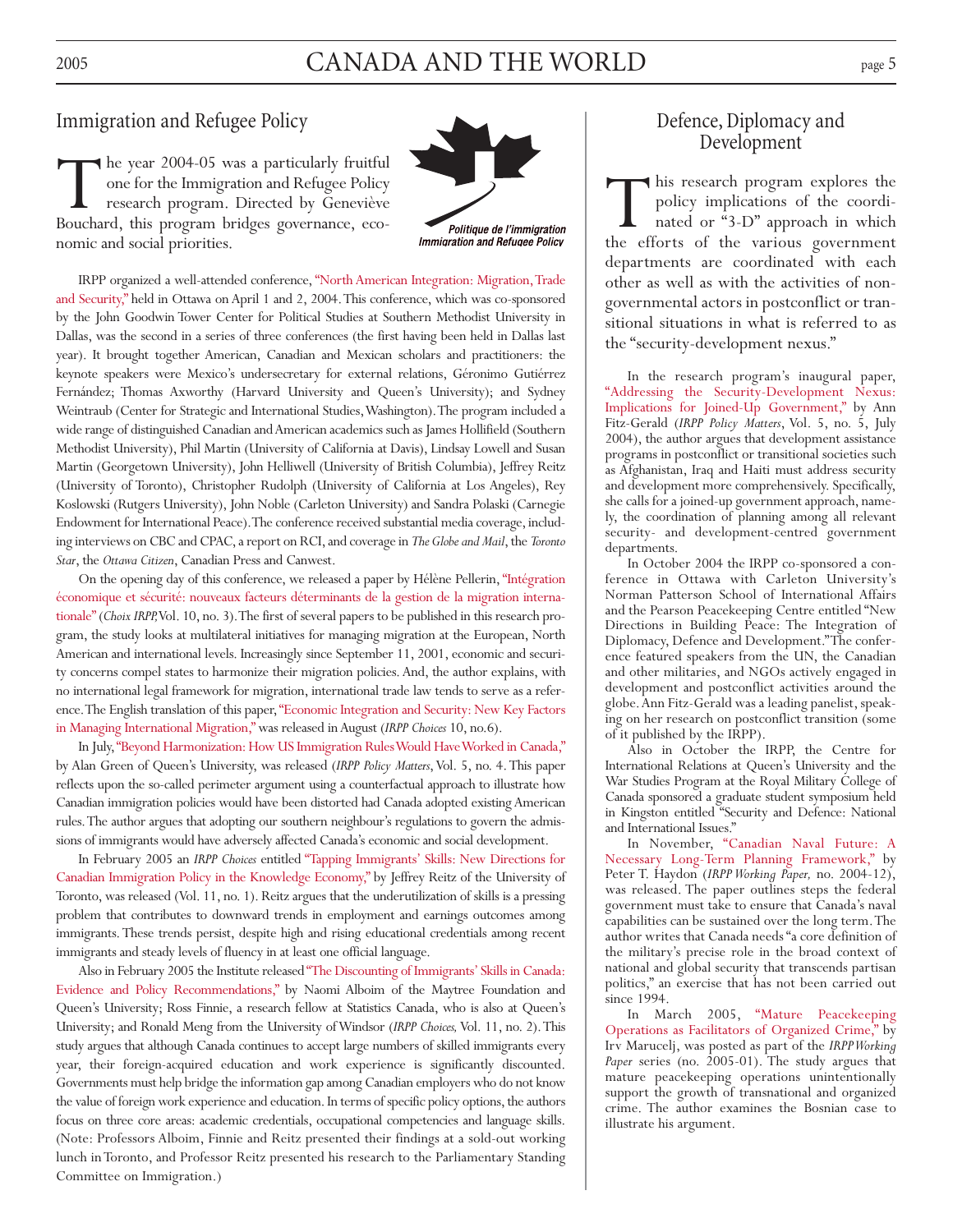### Economic Policy and Growth

T[homas Courchene's article "Confiscatory Equalization: The Intriguing Case](http://www.irpp.org/choices/archive/vol10no2.pdf)<br>of Saskatchewan's Vanishing Energy Revenues," which we published as an<br>*IRPP Choices* in March 2004 (Vol. 10, no. 2), continued to produce signific of Saskatchewan's Vanishing Energy Revenues," which we published as an *IRPP Choices* in March 2004 (Vol. 10, no. 2), continued to produce significant the equalization formula as it relates to energy revenues in Saskatchewan have long had the effect of unjustifiably taking over \$100 million in clawbacks from Saskatchewan's fiscal framework — unjust when compared to how the Atlantic provinces and Quebec were treated. (Note: In April 2004, Professor Courchene appeared before the Senate Committee on National Finance to present his arguments.This IRPP publication not only received wide media coverage, but also produced a resolution in the Saskatchewan legislature and a substantive response from Finance Minister Goodale in the form of payouts to Saskatchewan that were in excess of \$300 million by the third quarter of 2004-05. In February 2005 in an opinion piece on the question of equalization clawbacks that appeared in the *National Post*, Saskatchewan premier Lorne Calvert stated: "It wasn't until the recent publication of an influential article on the subject by Tom Courchene in the Institute for Research on Public Policy journal that the federal government began to respond to Saskatchewan's concerns.")

Still on the topic of equalization, just prior to the First Ministers' Meeting on Equalization, in October 2004, the IRPP released an *IRPP Working Paper* by Wade Locke and Paul Hobson, ["An](http://www.irpp.org/wp/archive/wp2004-10.pdf) [Examination of the Interaction between Natural Resource Revenues and Equalization Payments:](http://www.irpp.org/wp/archive/wp2004-10.pdf) [Lessons for Atlantic Canada"](http://www.irpp.org/wp/archive/wp2004-10.pdf) (no. 2004-10). The study analyzes alternative treatments of natural resource revenues within the current equalization program through various simulations in order to identify the potential impact of such changes on the transfer revenues of have-not provinces. The authors explain it is important for agencies and departments charged with regional economic development to understand the interaction between resource development and equalization and its implications for the region's economic-development policy framework. An op-ed piece by the IRPP on the impact of changing the basis of equalization was published in *The Globe and Mail* in the week the paper appeared.

On the subject of telecommunications policy, in August 2004 we released, in French and English, a paper by Yves Rabeau (Université du Québec à Montréal) entitled ["The Schumpeterian](http://www.irpp.org/choices/archive/vol10no7.pdf) [Wave in Telecommunications: Public Policy Implications"](http://www.irpp.org/choices/archive/vol10no7.pdf) (*IRPP Choices*,Vol. 10, no. 7).The author argues that unrealistic expectations and poor business models contributed to the collapse in the telecom sector. It documents how telecommunications companies invested vast sums in highspeed networks in the late 1990s on the basis of business models driven by an explosive growth in e-commerce that has yet to materialize. Rabeau concludes that the key to a dynamic and competitive market for telecom services is competition among communications technologies.

On the subject of the debt in Quebec, in October we released ["La dette publique: un défi pri](http://www.irpp.org/fr/choices/archive/vol10no9.pdf)[oritaire pour le Québec,"](http://www.irpp.org/fr/choices/archive/vol10no9.pdf) by Marcelin Joanis and Claude Montmarquette (*Choix IRPP,* Vol. 10, no. 9).The authors argue that the public debt level in Quebec is too high, and that despite the government's zero deficit goal, in place since 1996, it continues to increase. Shortly after the release of the paper the IRPP and CIRANO (the Centre for Interuniversity Research and Analysis on Organizations) held a working lunch in Montreal. A panel consisting of Joanis and Montmarquette, as well as Joseph Facal (École des hautes études commerciales) and Pierre Fortin (Université du Québec à Montréal), discussed the topic of the debt in Quebec.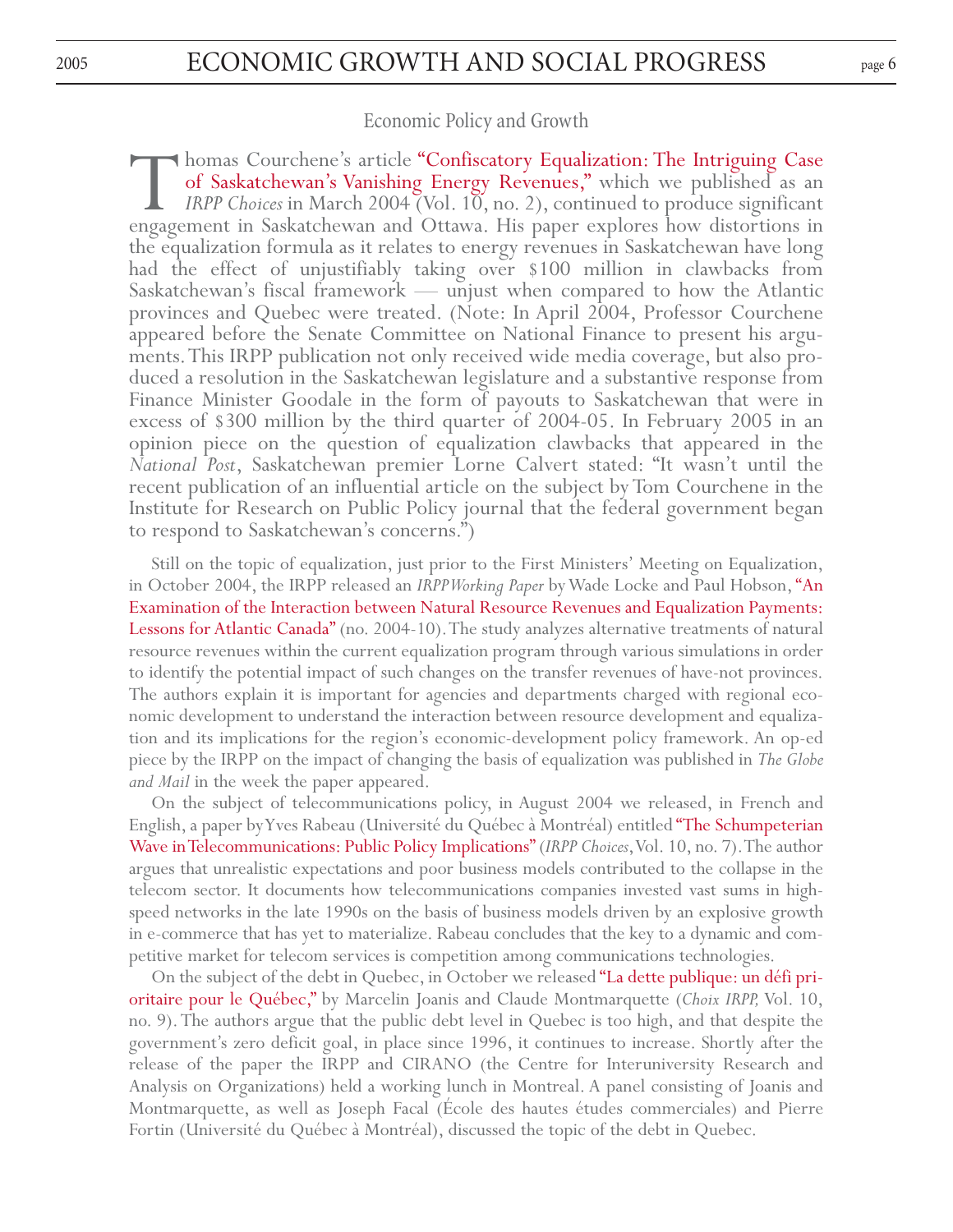

Health and Public Policy

In April 2004, the IRPP published the following five studies as *IRPP* Working Papers in a series entitled Defining the Medicare Basket:<br>Health Care Decision Making in Canada. These papers present some of the results of a n April 2004, the IRPP published the following five studies as *IRPP Working Papers* in a series entitled [Defining the Medicare Basket:](http://www.irpp.org/wp/archive/medicare_basket/papers.htm) [Health Care Decision Making in Canada.](http://www.irpp.org/wp/archive/medicare_basket/papers.htm) These papers present since February 2003. Directed by Colleen Flood, Carolyn Tuohy and Mark Stabile, all from the University of Toronto, the team is examining how decisions are made about what is in and what is out of the publicly funded medicare "basket" and whether these decision-making processes should be reformed.

- "The Boundaries of Medicare: The Role of Ontario's Physician Services Review Committee," by Colleen M. Flood and Joanna Erdman
- "The Physician Services Committee: The Relationship between the Ontario Medical Association and the Ontario Ministry of Health and Long Term Care," by Tom Archibald and Colleen M. Flood
- "Development of a Taxonomy for Health Care Decision-Making in Canada," by Peter C. Coyte
- "The Boundaries of Canadian Medicare:The Role of Medical Directors and Public Participation in Decision Making," by Mona Awad, Julia Abelson and Colleen M. Flood
- "What Is In and Out of Medicare? Who Decides?" by Colleen M. Flood, Carolyn Tuohy and Mark Stabile.

Later in the year, in November, the IRPP and the University of Toronto hosted a one-day conference in Toronto entitled "Careful Consideration: Decision Making in the Health Care System," at which the members of the Medicare Basket research team presented the results of the second phase of their project.This event, which included a keynote address by Philippe Couillard, Quebec's minister of health and social services, attracted over 100 public servants, scholars, and health care practitioners and providers.

A study by Janice MacKinnon (University of Saskatchewan), ["The Arithmetic of](http://www.irpp.org/pm/archive/pmvol5no3.pdf) [Health Care"](http://www.irpp.org/pm/archive/pmvol5no3.pdf) (*IRPP Policy Matters*, Vol. 5, no. 3), made a significant public impact in the summer of 2004.The author, who was finance minister of Saskatchewan under Roy Romanow, proposes new ways to fund health care in order to sustain the system and prevent it from squeezing out funding from other government priorities. It is inevitable, she maintains, that Canadians will pay more for health care, but how can this be achieved while still respecting the *Canada Health Act*? This release coincided with a working lunch in Toronto, also in July, which featured a panel discussion between MacKinnon, the IRPP's France St-Hilaire, and IRPP Senior Scholar Thomas Courchene. MacKinnon's paper received wide media coverage, both print and broadcast.

In September, the IRPP released an *IRPP Policy Matters* by Senators Michael Kirby and Wilbert Keon entitled ["Why Competition Is Essential in the Delivery of](http://www.irpp.org/pm/archive/pmvol5no8.pdf) [Publicly Funded Health Care Services"](http://www.irpp.org/pm/archive/pmvol5no8.pdf) (Vol. 5, no. 8). This provocative paper argues that the only way to stave off a financial crisis in medicare is to increase the cost-effectiveness of health care service delivery, and that the introduction of what are usually called "market forces" is the only effective way to do this. The IRPP hosted a panel discussion featuring both authors at the National Press Club in Ottawa to coincide with the release of the paper.

# Work-Life Balance and Family Policy

The IRPP continues its work in family policy under the direction of Sarah Fortin.<br>This year, particular focus has been given<br>to the quality of daycare services and work-life icy under the direction of Sarah Fortin. This year, particular focus has been given to the quality of daycare services and work-life balance issues.

In August 2004, we released ["Meeting the Need:A New](http://www.irpp.org/pm/archive/pmvol5no7.pdf) [Architecture for Canada's Student Financial Aid System,"](http://www.irpp.org/pm/archive/pmvol5no7.pdf) by Ross Finnie, Alex Usher and Hans Vossensteyn (*IRPP Policy Matters*, Vol. 5, no. 7). The authors assess Canada's student financial aid system and argue that the current "studentcentred model" does not do the job as well as it could to ensure that every qualified Canadian has the financial means to pursue post-secondary studies without suffering undue hardship.They enumerate several problems under the present system, and propose a single and coherent one that would "deliver the full amount of aid required to those who need it in an efficient, effective and nonwasteful manner," to replace the current hodgepodge of programs. This paper generated interest across the country: in addition to radio interviews with the CBC in Quebec City and Montreal, the SRC in Calgary, and a Global television interview, it generated editorial items in *Maclean's* magazine, the *National Post* and *La Presse*.

In November, in a context where the federal government and the provinces were meeting to turn the Liberal promise for a national child care system into reality, an oped piece by Research Director Sarah Fortin was published in the *Toronto Star*. Building on research published by the Institute and ongoing projects, she discussed the lessons for Canada of the Quebec daycare model.

Also in November Professor Janet Currie from the University of California at Los Angeles spoke about early childhood education in the United States at an IRPP working lunch in Montreal. Her talk, "The Head Start Child Development Programs in the US," was also an opportunity to convene specialists to begin planning further initiatives around the issue of quality in early childhood education and its impact on school readiness.

To help define IRPP's new research program on worklife balance issues, in May 2004 Sarah Fortin organized a one-day workshop, "Work-Life Balance in the 21st Century," held in Montreal.The participants, who included Marcel Mérette (Université d'Ottawa), Richard Chaykowski (Queen's University), Donna Lero (University of Guelph), Paul Kershaw (University of British Columbia), Brian Langille (University of Toronto), Shelley Phipps (Dalhousie) and Diane-Gabrielle Tremblay (Université du Québec à Montréal), discussed a broad range of potential options for research in this area. Following this, a research proposal was submitted in June 2004 to the board of directors and accepted.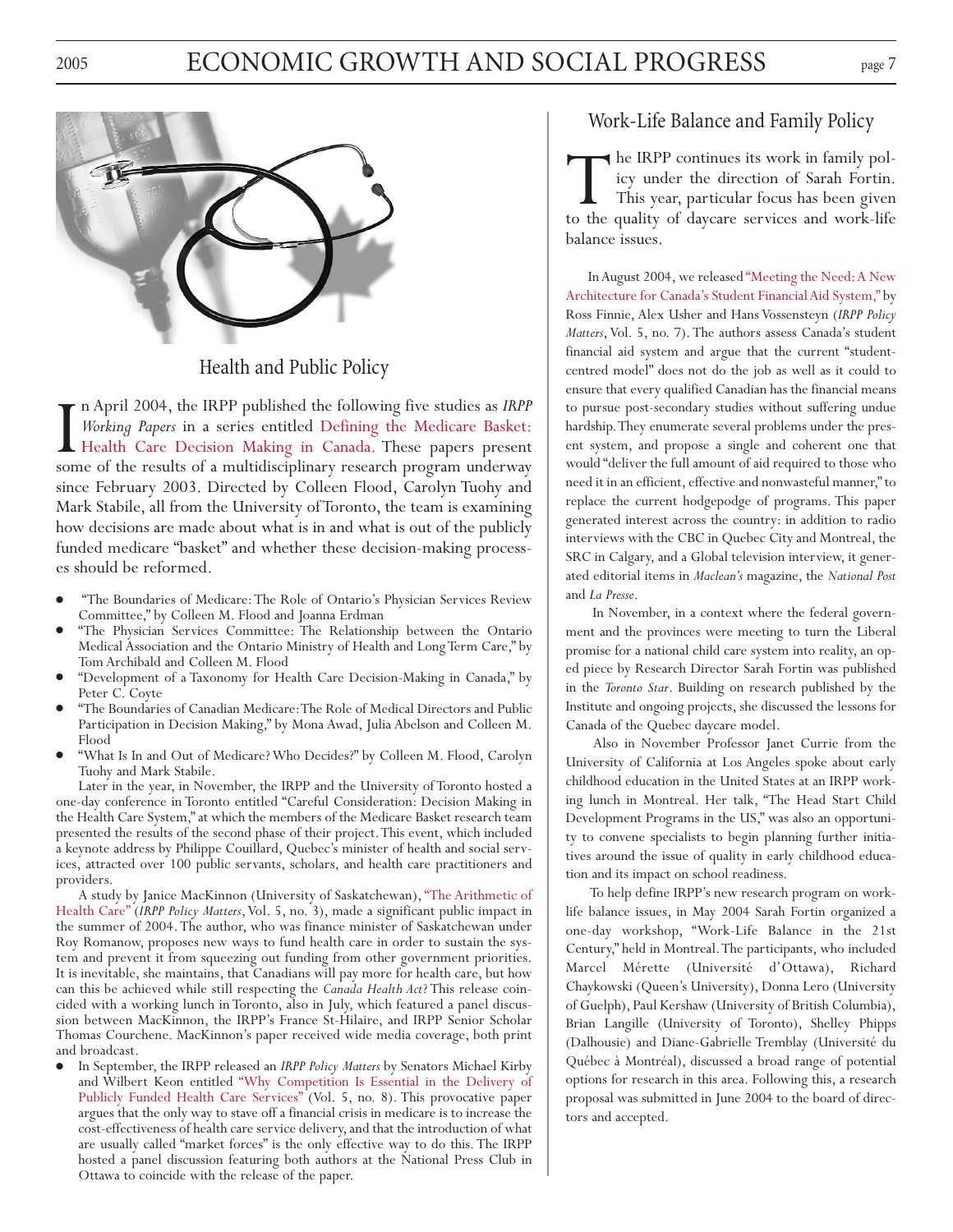## The Art of the State

[The papers from the seco](http://www.irpp.org/books/archive/16402032.htm)nd The Art of the State conference, ["Thinking North America:](http://www.irpp.org/books/archive/16402032.htm) Prospects and Pathways," held in October 2003 in Montebello, Quebec, were published in a boxed set of eight folios instead of in a single volume. This innovative approach allowed the Institute to release the research in a timely fashion.

[Folio 1](http://www.irpp.org/books/archive/AOTS2/folio_1.pdf) includes a comprehensive overview of the series written by Tom Courchene, perspectives on future prospects for North America by Peter Leslie, Jeffrey J. Schott, Debra Steger and Ma Isabel Studer Noguez, and a complete list of all the folios and their contents.

In folio 2, ["A New Accommodation with the United States: The Trade and Economic Dimension,"](http://www.irpp.org/books/archive/AOTS2/folio_1.pdf) Carleton University's Michael Hart argues that it is now time for Canada and the United States to take cooperative steps to enhance the security and prosperity of their citizens.The options are clear, according to Hart. "Canada and the United States need to take deliberate steps to bring the architecture of their relationship into line with the challenge and fact of deepening interdependence as well as with the political and security realities ushered in by the events of 9/11."

In folio 3, ["The Role of Subnational Governments in North American Integration,"](http://www.irpp.org/books/archive/AOTS2/folio_2.pdf) Earl Fry of Brigham Young



[America,"](http://www.irpp.org/books/archive/AOTS2/folio_3.pdf) by Daniel Schwanen. By spelling out mutual security obligations and opening the door to broader and deeper economic linkages among enterprises, individuals and regions, this treaty would usher in a new direction in relations between Canada, the US and Mexico, while still affirming their sovereignty. It was also published in French under the title ["Vers un traité de l'Amérique du Nord: élargir le cadre des rela](http://www.irpp.org/books/archive/AOTS2/folio_4.pdf)[tions trilatérales."](http://www.irpp.org/books/archive/AOTS2/folio_4.pdf)The treaty was translated into Spanish.

In folio 5, ["Thinking North American Environmental](http://www.irpp.org/books/archive/AOTS2/folio_5.pdf) [Management,"](http://www.irpp.org/books/archive/AOTS2/folio_5.pdf) Scott Vaughan questions whether provisions under NAFTA and the North American Agreement on Environmental Cooperation effectively address the regulatory and environmental quality effects resulting from deepening economic integration and

examines whether both agreements have created the foundation for a North American environmental regime. In her comments on Vaughan's paper, Debora VanNijnatten of Wilfrid Laurier University points out that he, along with many other analysts, looks to national governments to address environmental problems. In fact, she says, many North American environmental issues are regional in scope and much useful cooperation takes place at that level.

Folio 6 consists of three studies that assess how effectively NAFTA manages North American prospects and the relevance of new institutions: ["FTA at 15, NAFTA at 10: A Canadian Perspective on North American Integration,"](http://www.irpp.org/books/archive/AOTS2/folio_6.pdf) [by IRPP Senior Scholar Tom Courchene; "Giving Direct Effect to NAFTA: Analysis of Issues" by Armand de Mestral](http://www.irpp.org/books/archive/AOTS2/folio_6.pdf) [and Jan Winter; and "Where's the Beef? Law, Institutions and the Canada-US Border," by Robert Wolfe.](http://www.irpp.org/books/archive/AOTS2/folio_6.pdf)

[Folio 7](http://www.irpp.org/books/archive/AOTS2/folio_7.pdf) consists of "The Long-Run Determinants of Deep/Political Canada-US Integration," by John N. McDougall, and "North American Citizenship: Possibilities and Limits," by Jennifer Welsh.The studies contend that the economic and the political cannot be separated when we debate deeper North American integration.

[Folio 8](http://www.irpp.org/books/archive/AOTS2/folio_8.pdf) consists of papers by Sylvia Ostry, Maryse Robert, Jaime Zabludovsky and Alan Alexandroff, and focuses on NAFTA's position within the larger regional and global trading environments.

A very successful launch of the volume was held in May 2005 in Ottawa. It featured a panel discussion on the future of North American trade relations, chaired by Thomas Courchene and including Robert Wolfe, Daniel Schwanen, and Maryse Robert, all of whom were contributors to the volume.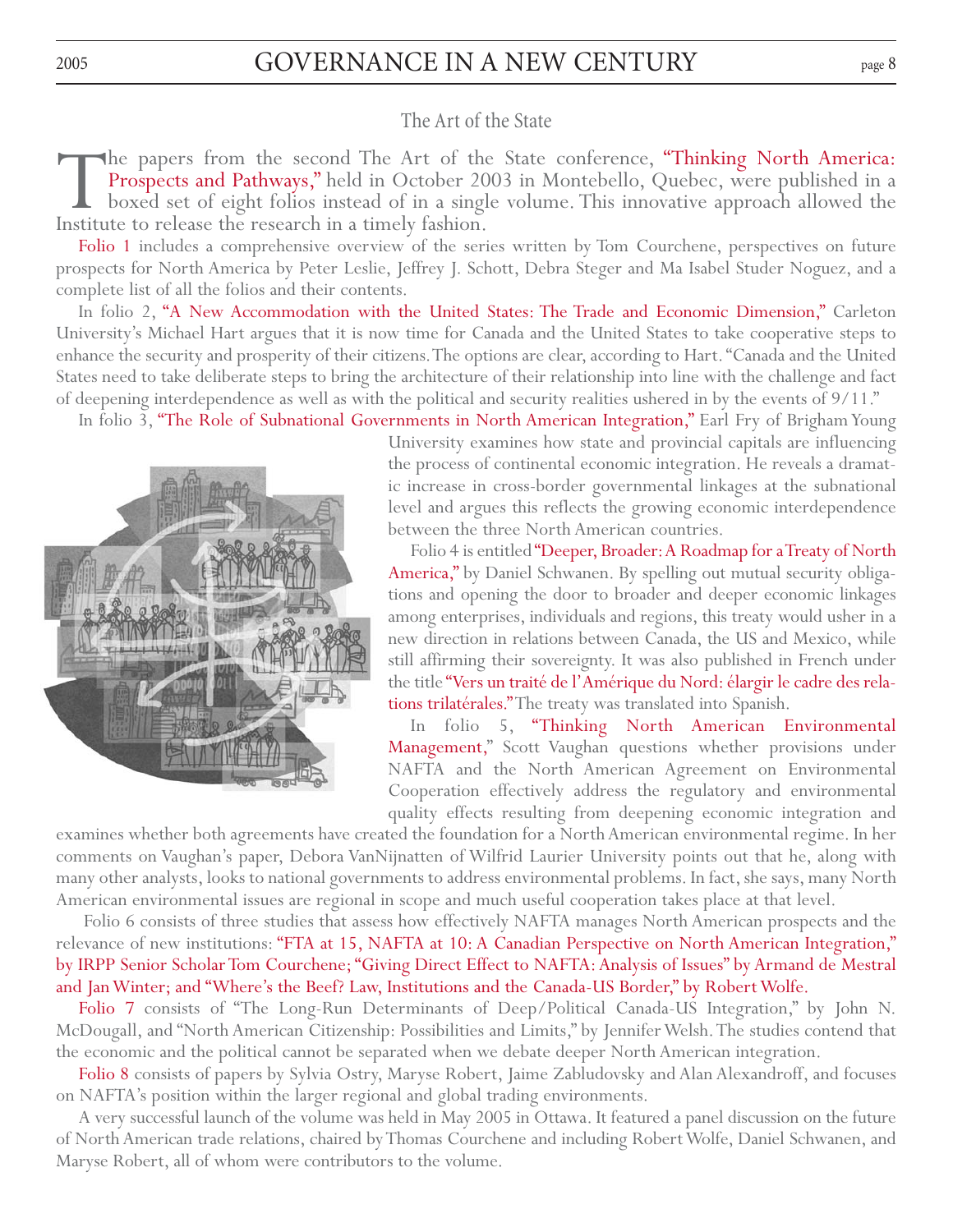## Canadian Federalism

In July 2004, we posted "Federal-<br>Provincial Transfers for Social<br>Programs in Canada: Their Status<br>[in May 2004,"](http://www.irpp.org/wp/archive/wp2004-07.pdf) by Stephen Laurent and n July 2004, we posted ["Federal-](http://www.irpp.org/wp/archive/wp2004-07.pdf)[Provincial Transfers for Social](http://www.irpp.org/wp/archive/wp2004-07.pdf) Programs in Canada: Their Status François Vaillancourt, as an *IRPP Working Paper* (no. 2004-07).The study analyzes funding arrangements the federal government uses to reassert its presence in social policy, with a particular focus on developments since 1997 (including targeted funds, foundations and other instruments). The authors conclude that, since the return to balanced budgets, "the increase in the use of various programs to enhance the presence of the federal government in social programs goes on unchecked." This, they say, "complicates federalprovincial relations and more importantly makes it more difficult for citizens to hold their governments accountable for their actions." The study garnered considerable media attention in Quebec's French press, as well as in western Canada.

In anticipation of the First Ministers' Meeting on the Future of Health Care, which took place in mid-September 2004, IRPP Senior Scholar Thomas Courchene turned his pen to the issue of relations between Canada and Quebec in ["The Changing Nature of](http://www.irpp.org/wp/archive/wp2004-08.pdf) [Quebec-Canada Relations: From the 1980](http://www.irpp.org/wp/archive/wp2004-08.pdf) Referendum to the Summit of the Canadas," which was posted as an *IRPP Working Paper* in September (no. 2004-08). The author predicted that much more than the future of medicare would be at stake at the health summit. Vertical fiscal imbalance, equalization, Quebec's distinctive status and the division of constitutional powers were all on the table, and the results of this "summit of the Canadas" would have far-reaching implications for Canadian federalism. This study generated considerable media interest from the CBC, the SRC, the *National Post*, the *Ottawa Citizen*, *La Presse*, the *Gazette* and the *Toronto Star*.

### Strengthening Canadian Democracy

Solution of the Supreme Court decision on what constitutes an official party status and what are the relevant thresholds — the Figueroa ruling — the IRPP released Heather MacIvor's paper "The Charter of Rights and Party Po **T** hortly after the Supreme Court decision on what constitutes an official party status and what are the relevant thresholds — the Figueroa ruling — the IRPP released Heather MacIvor's paper ["The Charter of Rights and Party](http://www.irpp.org/choices/archive/vol10no4.pdf) ruling's impact on election law and the legislative response, Bill C-3. The author argues that Bill C-3 meets its two main objectives. Its definition of a political party, which includes a "one or more" candidate threshold, brings the party-registration regime in the *Canada Elections Act* into conformity with the Supreme Court ruling that struck down the 50-candidate threshold.And, its new legal obligations and the penalties for phony parties provide new safeguards against abuse of the tax-credit

provisions by groups falsely claiming to be political parties. However, MacIvor finds that Bill C-3 does not state whether or not all automatic benefits currently provided to all registered parties would continue to be provided under the new criteria. And it does not address whether the vote threshold for the two-tier benefits is still constitutionally valid.

Electoral reform was the subject of a paper the Institute released in September entitled ["First Past](http://www.irpp.org/pm/archive/pmvol5no9.pdf) [the Post? Progress Report on Electoral Reform](http://www.irpp.org/pm/archive/pmvol5no9.pdf) [Initiatives in Canadian Provinces,"](http://www.irpp.org/pm/archive/pmvol5no9.pdf) by IRPP Visiting Fellow Henry Milner. It was also released in French under the title "Le point sur la réforme électorale

dans les provinces canadiennes: où se situe le Québec?" (*IRPP Policy Matters*/*Enjeux publics IRPP*,Vol. 5, no. 9). The author looks at current electoral reform initiatives undertaken in five Canadian provinces and concludes that two provinces, Quebec and British Columbia, are leading the way. The author puts forward mixed-member proportional representation (MMP), which, he says, would redress the distortion in the popular-vote-to-seat conversions under the current first-pastthe-post system.The study looks at recent developments in Scotland and New Zealand, two jurisdictions with Westminster-style parliaments that are similar in size to the larger Canadian provinces and have adopted MMP models to replace their single-member electoral systems.

In October 2004 we posted an *IRPP Working Paper* by Thomas Axworthy enti[tled "Addressing](http://www.irpp.org/wp/archive/wp2004-11.pdf) [the Accountability Deficit:Why Paul Martin's Minority Government Must Pay More Attention to](http://www.irpp.org/wp/archive/wp2004-11.pdf) [the Three A](http://www.irpp.org/wp/archive/wp2004-11.pdf)'s" (no. 2004-11).The author contends that Canada's democratic deficit extends beyond the role of Parliament; he examines various spheres of governance from the electoral system and political parties to Parliament and the workings of the public service and concludes that, in all of these institutions, accountability is frayed and confused.

In February 2005 we published a collection, *[Strengthening Canadian Democracy](http://www.irpp.org/books/archive/16363379.htm)*, edited by Paul Howe, Richard Johnston and André Blais.This volume brings together many of the papers from the Strengthening Canadian Democracy research program, updated to reflect recent political events and with a new introduction by Paul Howe. At the launch, held at the National Press Club in Ottawa, the book's editors and IRPP Senior Research Associate Leslie Seidle debated electoral reform in Canada in a panel discussion.

On the invitation of the Public Policy Forum and in keeping with our mission, the IRPP organized a small round-table to discuss the issue of political parties and democratic deficit as part of the federal consultation on democratic reform.The event, held in Montreal, brought together practitioners and academics on the topic of democracy. In the first two sessions, participants examined the root causes and implications of the democratic deficit. In the third and fourth sessions the discussions focused mainly on political parties and their role in Canada. Proposals to increase the legitimacy and reduce the weaknesses of political parties were discussed.

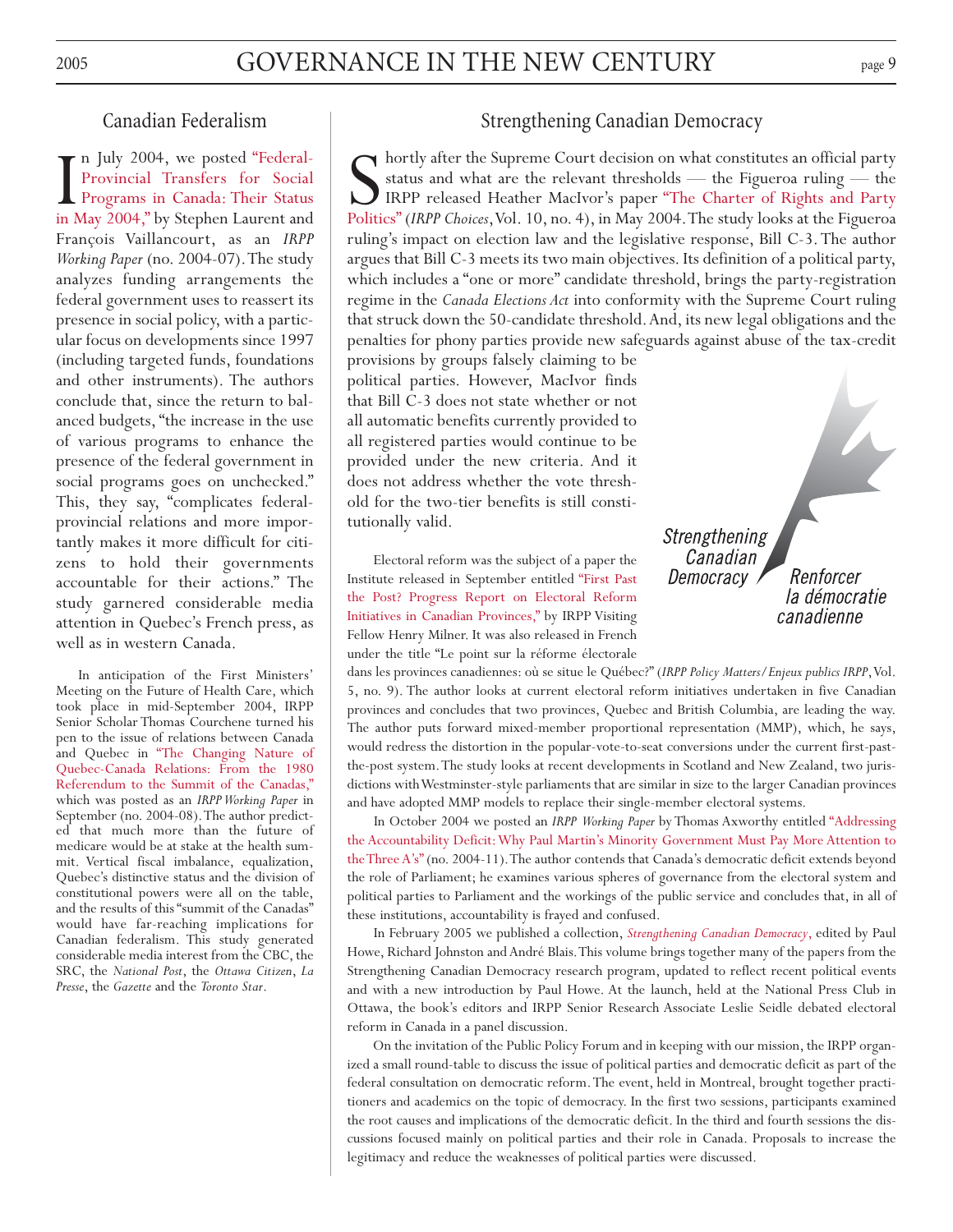# <sup>2005</sup> IRPP.ORG AND *POLICY OPTIONS* page <sup>10</sup>

[T](http://www.irpp.org/indexe.htm)he IRPP's Web site enjoyed another year of strong demand in 2004-05. In the 12 months ending March 31, 2005, www.irpp.org welcomed nearly 200,000 visiof strong demand in 2004-05. In the 12 months ending March 31, 2005, tors, primarily government officials and policymakers, journalists, professors and students.They downloaded over 900,000 documents and publications, a 25 percent increase relative to 2003- 04. The distribution of demand is similar to last year's: about 50 percent of downloads were *Policy Options* articles, 20 percent *IRPP Choices* and *IRPP Policy Matters* studies, and 30 percent *IRPP Working Papers*, conference papers, speeches and other documents.

The ["In the Spotlight"](http://www.irpp.org/indexe.htm) section of the home page, created in 2003-04, has matured to become a key portal for getting the IRPP's past and current research into the marketplace at opportune times in the news cycle. Strategic use of this section has transformed IRPP publications into definitive references in numerous policy areas, especially child care, fiscal federalism, health care and national security.

In January 2005, substantial improvements were made in the ["Newsroom"](http://www.irpp.org/newsroom) section of the Web site to respond to specific needs of journalists and editors. An onlin[e "Media](http://www.irpp.org/newsroom) [Experts Guide"](http://www.irpp.org/newsroom) allows reporters to quickly identify IRPP staff members and fellows by area of expertise, and a searchable archive of published and unpublished op-ed pieces relating to the IRPP's research is available to editors seeking commentary on a specific policy issue.

February 2005 saw the inauguration of *Thinking Ahead*, a monthly newsletter of IRPP's activities that is intended to help attract researchers, students, journalists and practitioners to the Web site. Printed copies are mailed to key media outlets, and electronic versions are distributed to IRPP's large and growing e-distribution list, allowing visitors them to click directly to information and publications.

With these improvements, www.irpp.org continues to evolve as a means for disseminating information on IRPP's research, publications and events in a user-friendly manner to the public policy community and to the broader universe of interested Internauts.





# *POLICY OPTIONS*

S ince assuming the role, *Policy Options* Editor L. Ian Macdonald has<br>brought the magazine ever closer to the news cycle in a way that<br>ties the IRPP's research and reflective analysis from practitioners<br>and scholars to th ince assuming the role, *[Policy Options](http://www.irpp.org/po)* Editor L. Ian Macdonald has brought the magazine ever closer to the news cycle in a way that ties the IRPP's research and reflective analysis from practitioners Canada and around the world. With the assistance of Assistant Editor Sarah Fortin, the magazine has also encouraged more submissions from francophone observers, practitioners and scholars.

The year 2004-05 was the 25<sup>th</sup> anniversary of the founding of the magazine. The IRPP celebrated the occasion with a gala dinner in early spring 2005 in Toronto honouring the founding editor, Tom Kent. In his remarks, Kent noted the magazine's growth from a quarterly to its current publication schedule of 10 times a year. He also noted the growth of the magazine's influence over the years. From the beginning, its purpose has always been to help shape and frame the discussions of public policy in Canada.

We also marked the anniversary with the publication of a special fully bilingual issue – the first since the founding of the magazine – with contributions from some of the best minds in Canada, who looked at the big issues of the last 25 years and the major challenges of the next 25.The anniversary issue provided a unique opportunity to examine the linguistic characteristics of the magazine's virtual readership. This confirmed that, with 32.1 percent of all Web site article requests for this special issue, French language readers have a strong interest in the magazine. Over the year 2004- 05, pursuing IRPP's goal to increase the share of French, both in terms of output and readership, we increased the number of contributions in French to an average of three feature articles per issue, excluding the 25th anniversary, over the year. As well, we invited Alain Noël, political scientist at the Université de Montréal, to be our regular columnist in French, alongside Joseph Heath and William Watson's English columns.

Also in the  $25<sup>th</sup>$  [anniversary issue](http://www.irpp.org/po/archive/po0305.htm) we launched an initiative to seek public service advertising for the magazine.The funds raised will be used to broaden *Policy Options*' circulation.

More generally, *Policy Options* continues its re-engineering process. Cover thematics, on events such as the 2004 federal election and the release of the 2005 Foreign Policy Review, were positioned to focus on major issues in the news cycle. For the second consecutive year, *Policy Options* was nominated for a National Magazine Award for Richard Gwyn's piece in the September 2004 issue, which explained why the voters first punished the Liberals, only to re-elect them.

A record number of *Policy Options* articles were excerpted as op-ed pieces and quoted in news stories in national media outlets across Canada. A total of 428,789 articles from the magazine were downloaded, and there were approximately 40,000 visitors to the magazine's home page, demonstrating *Policy Options*' growing primacy as Canada's public policy magazine.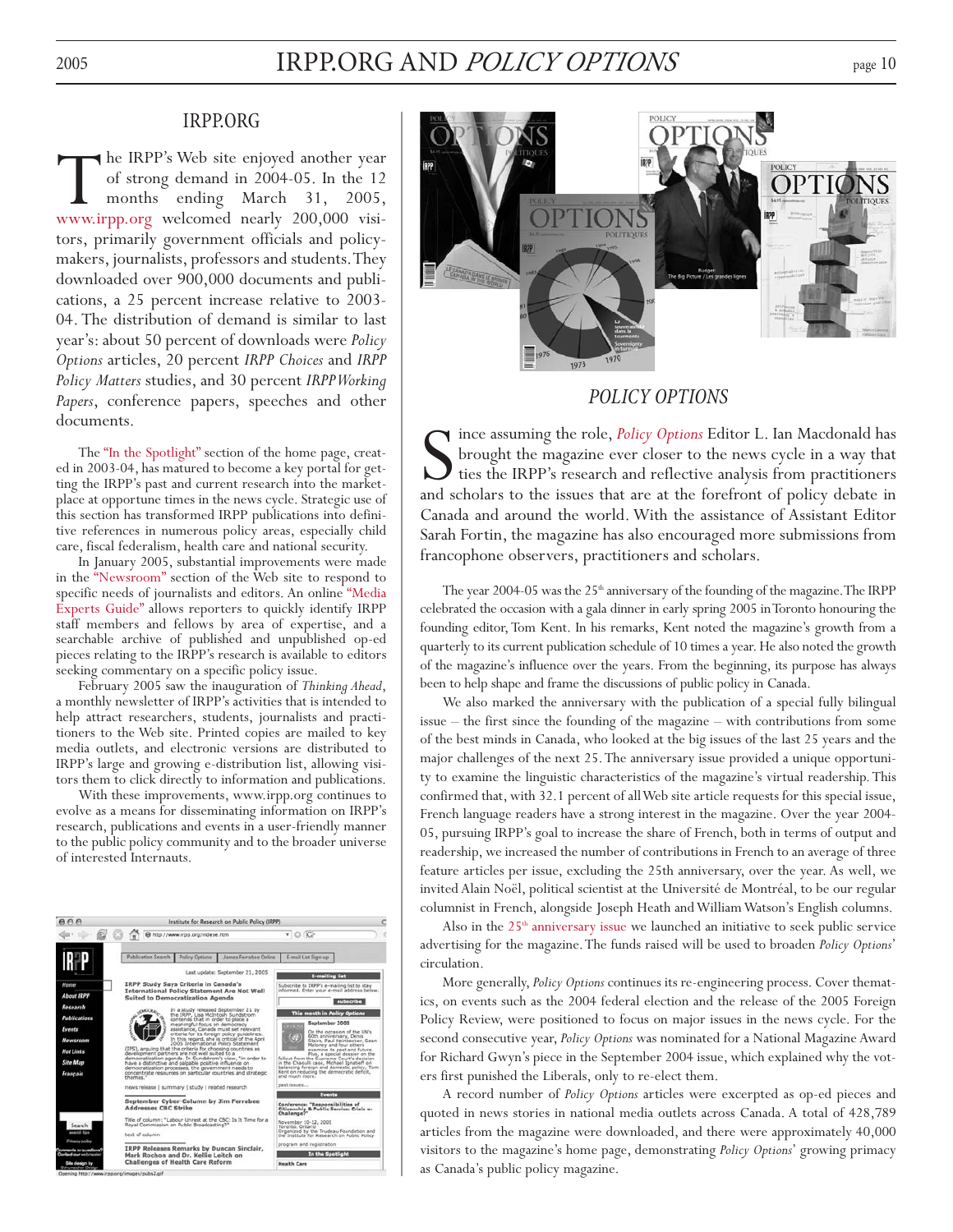### IRPP in the News

 $\sum_{\substack{\text{global}\\\text{within }}}$  which the Institute's research is<br>getting out into the public<br>domain is the amount of press coverwhich the Institute's research is  $\blacktriangle$  getting out into the public age our publications and conferences receive. Thanks in large part to the determined efforts of Communications Director Jasmine Sharma, Policy Outreach Senior Fellow Jeremy Leonard and Senior Media Adviser James Ferrabee, over the 2004-05 fiscal year the IRPP gained considerable exposure in the media. The numbers speak for themselves: during this 365 day period, the IRPP received 673 media citations across the country, an average of 1.84 items per day.What is more, there has been a steady growth in "quality" media hits, or editorialpage coverage: this year the IRPP's research publications and *Policy Options* magazine generated a total of 59 op-ed pieces!

## Fourth Decade Fund



The Fourth Decade Fund was established following<br>the Institute's 30<sup>th</sup> anniversary. The main objective of<br>the fund is to facilitate dissemination of the IRPP's<br>work to key audiences across Canada. The principal activithe Institute's 30<sup>th</sup> anniversary. The main objective of the fund is to facilitate dissemination of the IRPP's work to key audiences across Canada.The principal activities covered by the fund include the broad and targeted distribution of *Policy Options* magazine, the distribution of the

*IRPP Choices* and *IRPP Policy Matters* series, and funding the working lunch/dinner series and symposia held by the IRPP across the country and beyond.

A host of corporate contributors supported the fund through the 25<sup>th</sup> Anniversary dinner for *Policy Options* magazine or direct donations.These include the following: Aird & Berlis LLP, Alcan Inc., BMO Financial Group, Bombardier, CN, Energy Savings Income Fund, Fraser Milner Casgrain LLP, Imperial Tobacco, McLean Budden Ltd., McMillan Binch LLP, Rogers Group of Companies, P. Anthony Ennis, TD Securities Inc.,The Network Executive Team (TNET), Torstar Corporation,Torys LLP.

We are also grateful for the support given by advertisers in the silver anniversary edition of *Policy Options*.These include Power Corporation of Canada, the School of Policy Studies at Queen's University, Alcan, CN, Hydro-Québec,AGL Graphiques Inc., Bombardier Aéronautique, the University of Ottawa, the Canadian Institute for Health Information, CIBC and Beutel Goodman.

Various organizations have sponsored IRPP working lunches across the country in the last year, including Contrans, Deloittes and the Ontario Council of Teaching Hospitals.

While the IRPP's core endowment guarantees a critical mass of research activity and our organization's independence, this support from generous believers in the value of disseminating research to enhance its impact and value plays a huge role in extending the reach and resonance of IRPP's activities in both the public and private sectors.

## New Appointments and Departures

I<sub>dire</sub> n September 2004, Leslie Seidle began an appointment as senior research associate. His primary role is to develop and organize the third The Art of the State conference, scheduled for October 2005 in Montebello, Quebec. Leslie is not an unfamiliar figure at the IRPP as he was a research director of the governance research program from 1992 to 1996. His background in electoral policy and confederal issues is an immense boost to the Institute's capacity. Ara Karaboghossian and Julian Wright have come on board as research assistants, in the Montreal and Toronto offices, respectively. On the outgoing side, Daniel Schwanen, formerly the IRPP's senior economist, has taken a position at the Centre for International Governance Innovation as director of research and strategic planning. I would like to extend my sincere thanks to Daniel for his significant and valuable contribution to the IRPP's work, and to wish him all the best in his new position.

The broad reach, relevance and strength of the IRPP'S research program is the product of a wonderful group of individuals at our headquarters in Montreal and an inspired network of visiting fellows and scholars from across Canada, the United States, the United Kingdom and beyond. I feel honoured to work with France St-Hilaire, our vice-president, research, and Suzanne Ostiguy McIntyre, our vice-president, operations, as well as a truly creative and engaged network of researchers and scholars who care passionately about the quality of economic and social opportunity for Canadians, our obligations and challenges in the larger hemispheric and global community, and the quality of governance, democratic engagement and federal-provincial relations.

The IRPP is also most fortunate to have a Board whose directors bring a broad range of academic, business, public sector, domestic and international experience.While Board members serve on a pro bono basis, their advice, perspective, insight and judgment is of immense real value to the day-to-day activities of the IRPP. I am very much indebted to them, as I am to my colleagues on staff for their unfailingly exceptional advice, engagement and support.

At a time when a civil public policy debate around issues and options of substance and import has never been more essential, we remain committed at IRPP to work ever harder to ensure that our research contributes to the debate and the civility essential to its sustenance.



Hugh Segal, C.M. President, IRPP Montreal, June 6, 2005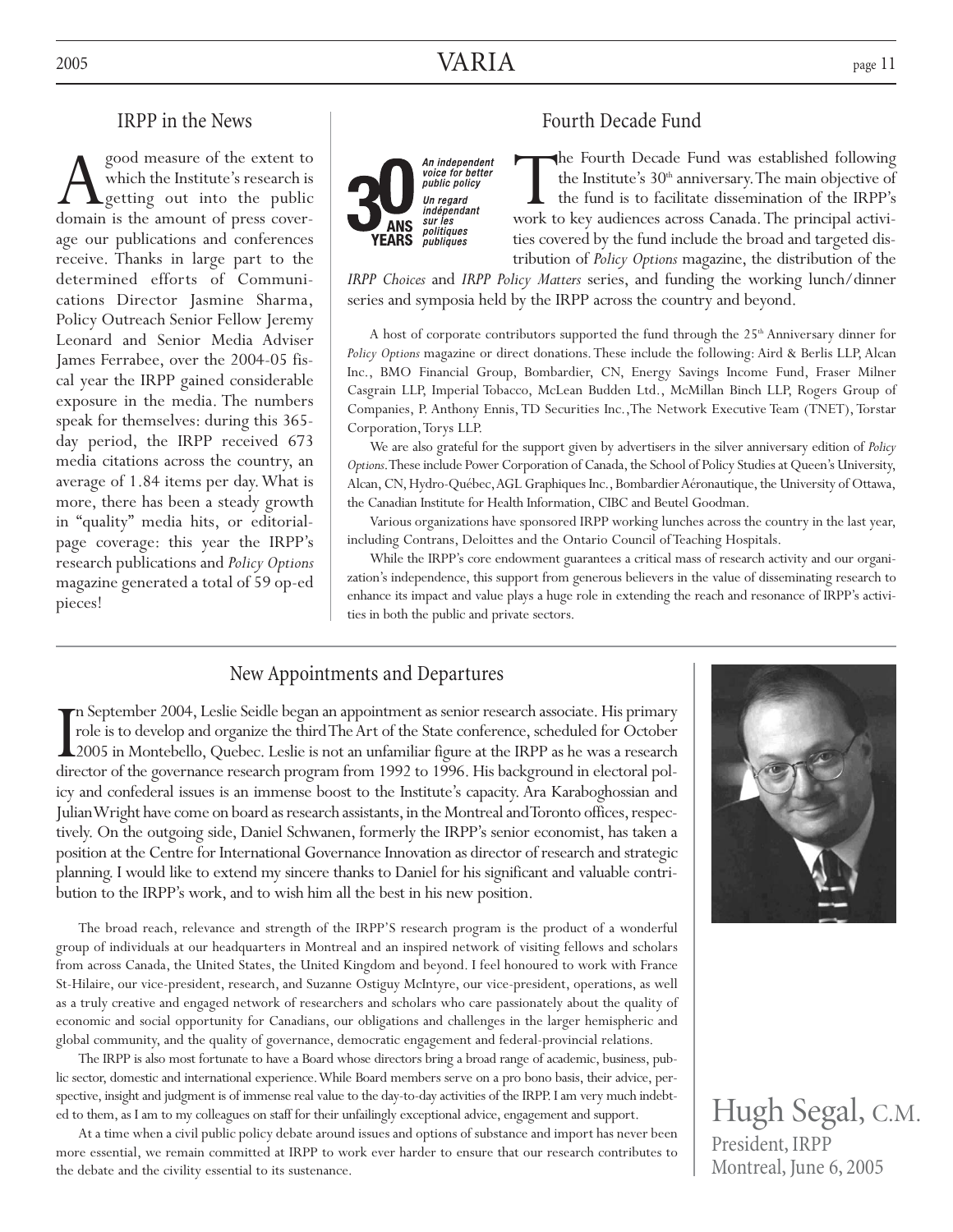# 2005 **IRPP INVESTMENT** COMMITTEE REPORT

The objective of the Endowment Fund is to support the work of the Institute. The Investment Committee seeks to maintain the real value of the Fund after inflation, so that it can continue to provide significant financial s Institute.The Investment Committee seeks to maintain the real value of the Fund after inflation, so that it can continue to provide significant actual income generated by the Fund in any one year, the Board of Directors decided to withdraw an amount equal to 5 percent of the average of the last three years' capital value of the Fund measured at the fiscal year-end. A threeyear average is used to smooth the impact of changes in the market and increase predictability. Under this formula the money available from the Endowment Fund for fiscal year 2004-2005 amounted to \$1,947,317, a reduction of approximately \$38,583 from the transfer generated the previous year. Capital gains of \$3,115,039 and dividend and interest income of \$1,938,410 during the last fiscal year together amounted to \$5,053,449.

Several years ago, the Investment Committee established a series of benchmarks to provide a basis for evaluating the performance of the Fund managers. In an effort to ensure that this benchmark is achieved, the Investment Committee reviews the performance of the fund managers on a quarterly basis.

In 1999, after interviewing a number of investment firms, the Investment Committee decided to divide the Fund into two equal portions. Knight, Bain, Seath and Holbrook Capital Management, which managed the Fund since 1989, was joined by Beutel, Goodman and Company Ltd.At the beginning of the fiscal 2004-05, the Committee decided to interview a number of investment firms because KBSH had, for some time, fallen short of the benchmark set for the Fund. Consequently, in June 2004, after careful consideration, the Board of Directors accepted the Committee's recommendation to replace KBSH with McLean Budden Investment Managers.

The following table reports the performance of our managers relative to the benchmark over the previous year and over the past four years, where applicable.

| Periods Ended                                | 31/3/05                   | 31/3/04                    | 31/3/03                      | 31/3/02                    |
|----------------------------------------------|---------------------------|----------------------------|------------------------------|----------------------------|
|                                              |                           | Annual Return              |                              |                            |
| Beutel Goodman<br>Benchmark<br>Mclean Budden | $6.9\%$<br>$6.3\%$<br>N/A | $22.5\%$<br>21.2%<br>N/A   | $-13.3\%$<br>$-8.9\%$<br>N/A | $11.7\%$<br>$3.8\%$<br>N/A |
|                                              |                           | 4 Year Return (annualized) |                              |                            |
| Beutel Goodman<br>Benchmark<br>Mclean Budden | $6.1\%$<br>$5.0\%$<br>N/A | $7.4\%$<br>$2.3\%$<br>N/A  | $3.7\%$<br>1.3%<br>N/A       | N/A<br>$4.9\%$<br>N/A      |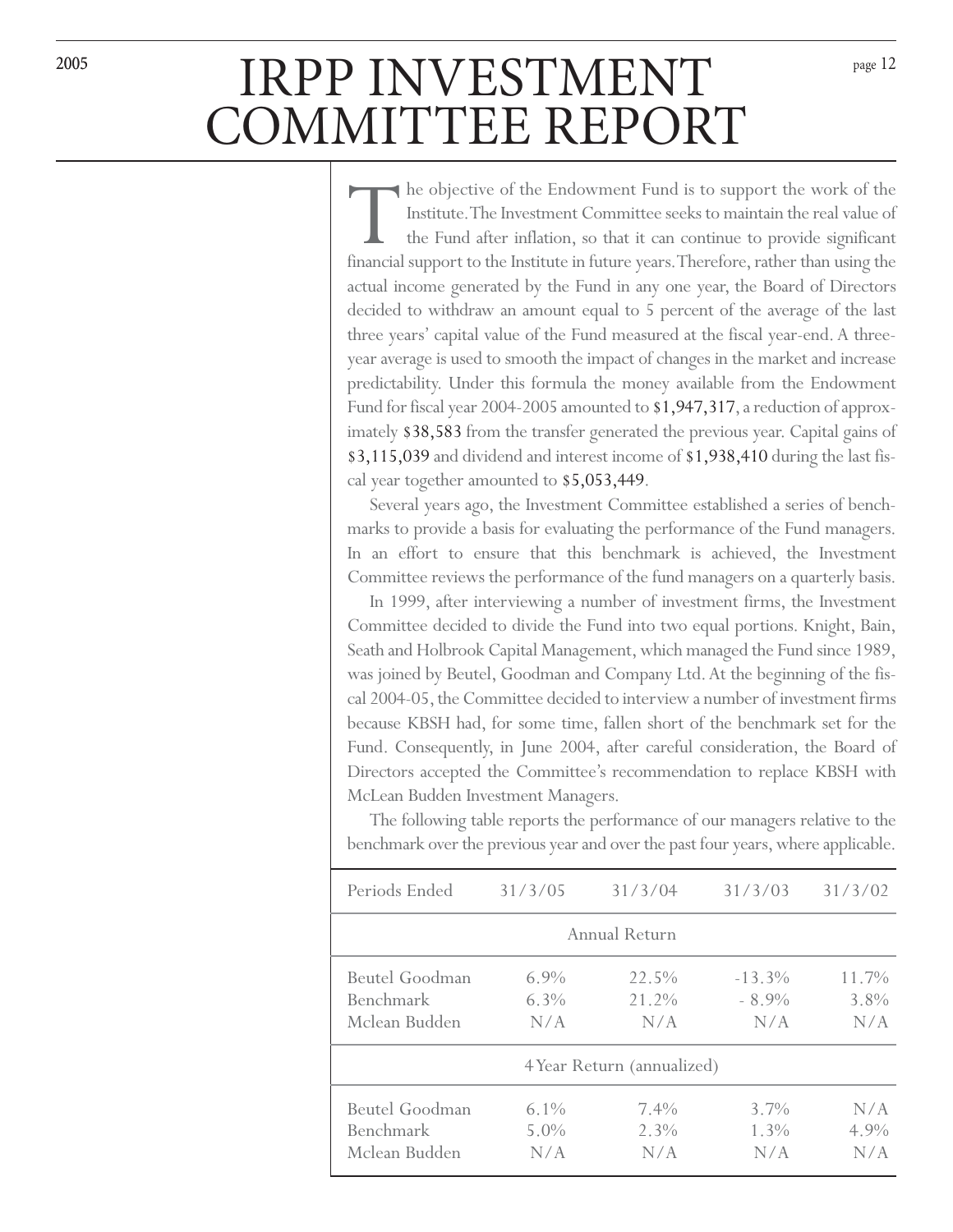The combined market value of the Fund, including other net assets (receivables, payables, cash, capital gains) amounted to \$39,688,593 as of March 31, 2005. Of this sum, \$1,712,853 represents unexpended monies authorized during the current and prior years for transfer to the operating account that have been left in the Endowment Fund to maximize the funds managed by the investment counselors.

The following table reports the asset mix at fiscal year-end 2005 and 2004.

|                                                                                                                                             | Mclean Budden<br>31/3/05                             | <b>KBSH</b><br>31/3/04                               | <b>Beutel</b><br>31/3/03                               | Goodman<br>31/3/02                                        |
|---------------------------------------------------------------------------------------------------------------------------------------------|------------------------------------------------------|------------------------------------------------------|--------------------------------------------------------|-----------------------------------------------------------|
| Market Value                                                                                                                                | \$18,329,227                                         | \$18,444,939                                         | \$21,272,153 \$21,017,027                              |                                                           |
| Asset Mix<br>Cash and Equivalent<br>Fixed Income<br><b>Canadian Equities</b><br>U.S. Equities<br>Non-N.A. Equities<br><b>Total Equities</b> | $2.7\%$<br>45.4%<br>25.6%<br>13.6%<br>12.7%<br>51.9% | $2.2\%$<br>39.9%<br>27.0%<br>18.1%<br>12.8%<br>57.9% | $4.0\%$<br>39.1%<br>26.5%<br>28.8%<br>$1.6\%$<br>56.9% | $3.4\%$<br>$42.1\%$<br>22.3%<br>31.7%<br>$0.5\%$<br>54.5% |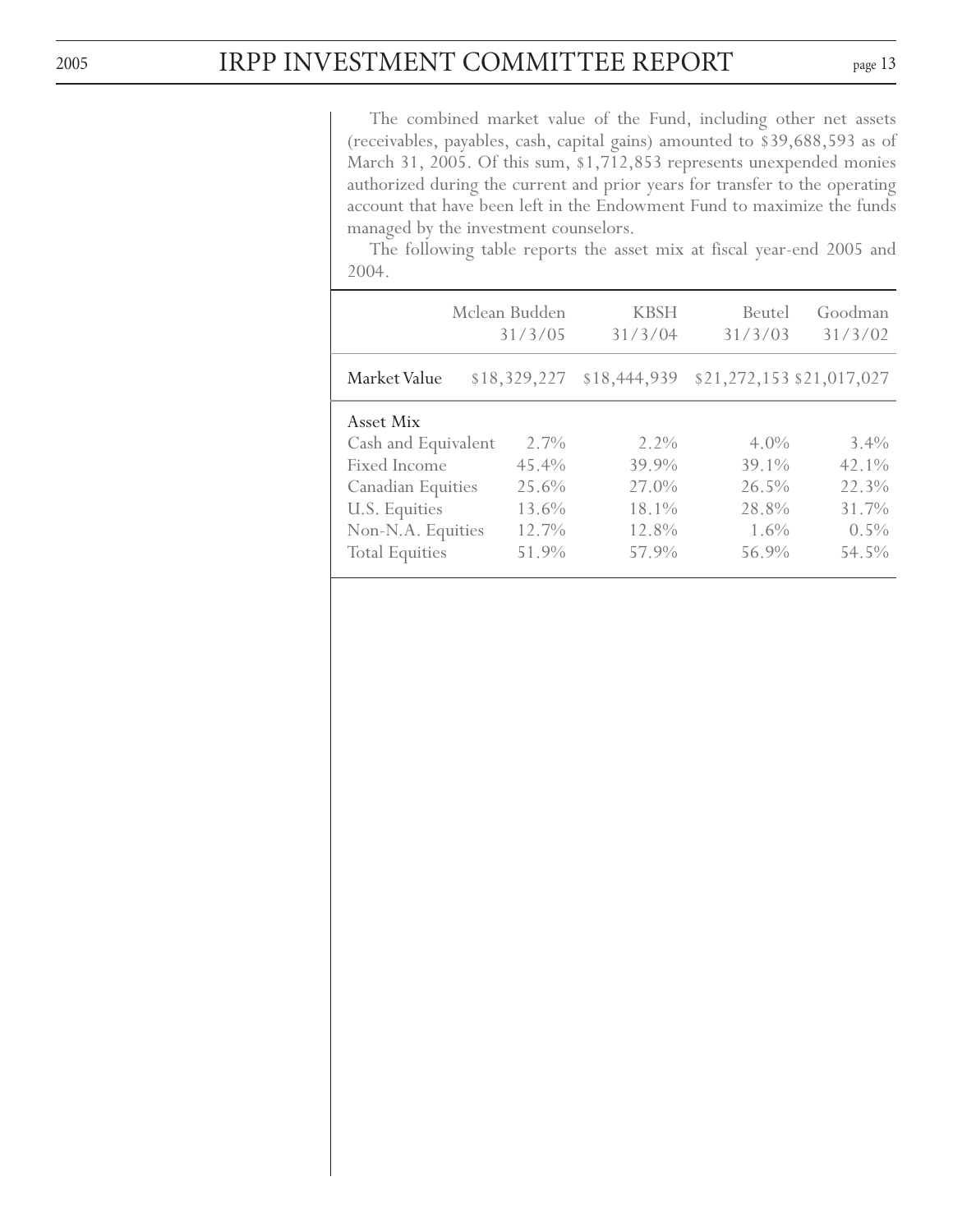# <sup>2005</sup> FINANCIAL STATEMENTS

# AUDITORS' REPORT

To the Directors of the Institute for Research on Public Policy

We have audited the statement of financial position of the Institute<br>for Research on Public Policy as at March 31, 2005 and the<br>flows for the year then ended. These financial statements are the responsifor Research on Public Policy as at March 31, 2005 and the statements of operations and changes in fund balances and cash bility of the Institute's management. Our responsibility is to express an opinion on these financial statements based on our audit.

We conducted our audit in accordance with Canadian generally accepted auditing standards.Those standards require that we plan and perform an audit to obtain reasonable assurance whether the financial statements are free of material misstatement. An audit includes examining, on a test basis, evidence supporting the amounts and disclosures in the financial statements. An audit also includes assessing the accounting principles used and significant estimates made by management, as well as evaluating the overall financial statement presentation.

In our opinion, these financial statements present fairly, in all material respects, the financial position of the Institute as at March 31, 2005 and the results of its operations and its cash flows for the year then ended in accordance with Canadian generally accepted accounting principles.

Deloitte & Touche LLP Chartered Accountants

May 13, 2005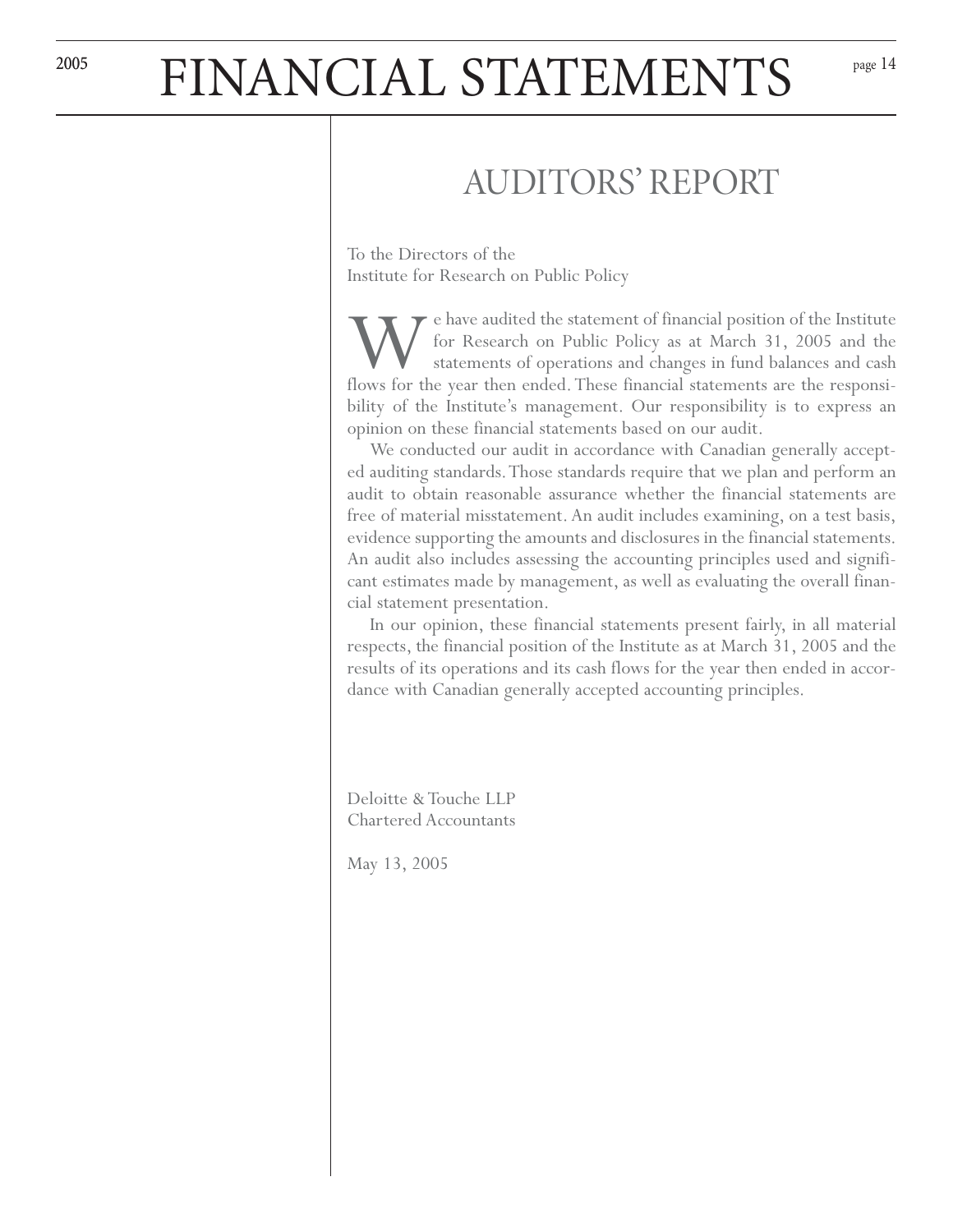# <sup>2005</sup> FINANCIAL STATEMENTS page <sup>15</sup>

Statement of operations and changes in fund balance

as at March 31, 2005 (in thousands of dollars)

|                                                       | 2005<br>\$ | 2004<br>$\mathbb{S}$ |
|-------------------------------------------------------|------------|----------------------|
|                                                       |            |                      |
| Revenue                                               |            |                      |
| Investment income approved<br>for operations (Note 3) | 2,333      | 2,391                |
| Excess (deficiency) of actual net                     |            |                      |
| investment income over investment                     |            |                      |
| income approved for operations                        |            |                      |
| (Note 3)                                              | 2,523      | (589)                |
| Total investment income, net                          | 4,856      | 1,802                |
|                                                       |            |                      |
| Publications                                          | 81         | 53                   |
| Other                                                 | 370        | 196                  |
|                                                       | 5,307      | 2,051                |
| Expenses                                              |            |                      |
| General research and support services                 | 2,247      | 2,013                |
| Policy Options Magazine                               | 278        | 292                  |
| Publication costs                                     | 176        | 206                  |
| Interest                                              | 5          | 5                    |
| Amortization of capital assets                        | 28         | 18                   |
|                                                       | 2,734      | 2,534                |
| Excess (deficiency) of revenue over expenses          | 2,573      | (483)                |
| Fund balance, beginning of year                       | 33,413     | 33,896               |
| Fund balance, end of year                             | 35,986     | 33,413               |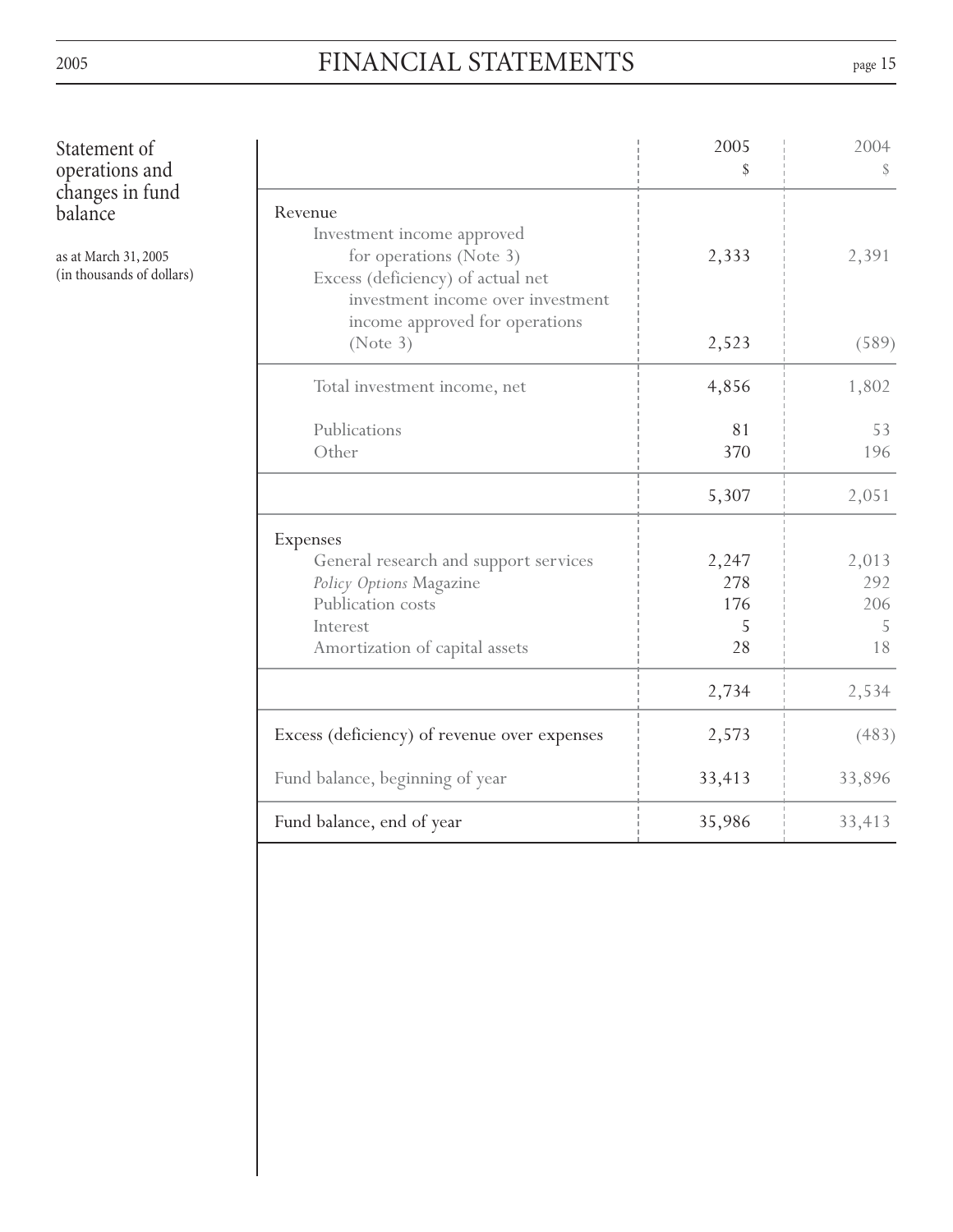# <sup>2005</sup> FINANCIAL STATEMENTS page <sup>16</sup>

# Statement of financial position

as at March 31, 2005 (in thousands of dollars)

|                                          | 2005   | 2004   |
|------------------------------------------|--------|--------|
|                                          | S      | S      |
| Assets                                   |        |        |
| Current assets                           |        |        |
| Cash                                     | 74     | 58     |
| Term deposits and treasury bills         | 68     | 66     |
| Accounts receivable<br>Accrued income    | 140    | 240    |
| Other                                    | 180    | 73     |
| Prepaid expenses                         | 57     | 50     |
|                                          |        |        |
|                                          | 519    | 487    |
| Marketable securities (Note 4)           | 35,837 | 33,377 |
| Capital assets (Note 5)                  | 93     | 55     |
|                                          |        |        |
|                                          | 36,449 | 33,919 |
| Liabilities                              |        |        |
| Current liabilities                      |        |        |
| Bank indebtedness (Note 6)               | 72     | 119    |
| Accounts payable and accrued liabilities | 168    | 225    |
| Deferred revenue (Note 7)                | 62     | 85     |
|                                          | 302    | 429    |
| Retirement allowance and                 |        |        |
| sabbatical liability                     | 161    | 77     |
|                                          | 463    | 506    |
| Fund balance                             |        |        |
| Invested in capital assets               | 93     | 55     |
| Internally restricted (Note 8)           | 35,893 | 33,358 |
|                                          |        |        |
|                                          | 35,986 | 33,413 |
|                                          | 36,449 | 33,919 |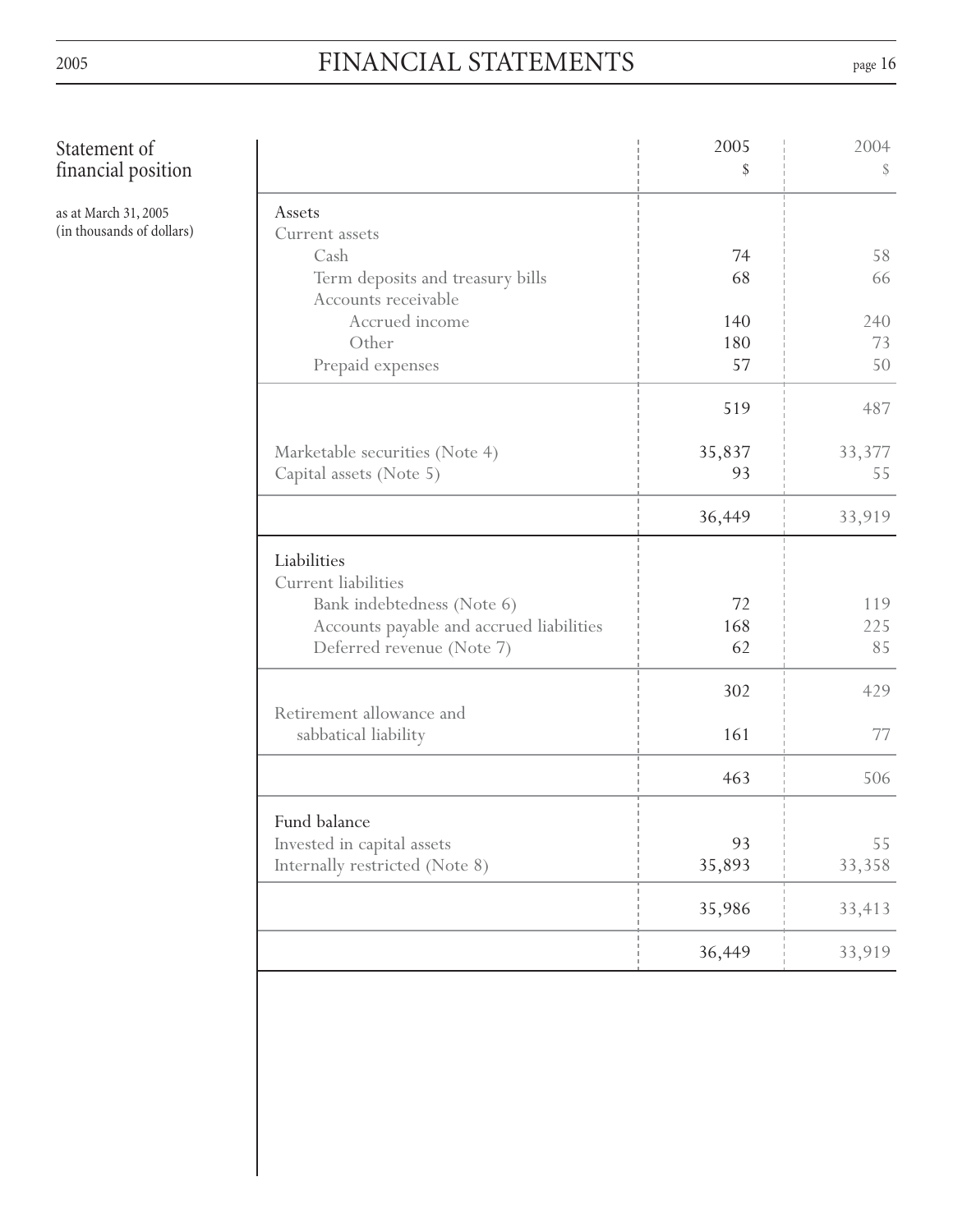# <sup>2005</sup> FINANCIAL STATEMENTS page <sup>17</sup>

# Statement of

cash flows

as at March 31, 2005 (in thousands of dollars)

|                                                                                                         | 2005<br>S                   | 2004<br>S                   |
|---------------------------------------------------------------------------------------------------------|-----------------------------|-----------------------------|
| Cash flows from operating activities<br>Excess (deficiency) of revenue over expenses<br>Adjustments for | 2,573                       | (483)                       |
| Gain on sale of investments<br>Amortization of capital assets<br>Retirement allowance and               | (3, 115)<br>28              | (751)<br>18                 |
| sabbatical liability<br>Changes in non-cash working capital items                                       | 84                          | 37                          |
| Accounts receivable<br>Prepaid expenses                                                                 | 65<br>(7)                   | 17<br>(15)                  |
| Accounts payable and accrued liabilities<br>Deferred revenue                                            | (57)<br>(23)                | 3<br>71                     |
|                                                                                                         | (452)                       | (1, 103)                    |
| Cash flows from financing and<br>investing activities                                                   |                             |                             |
| Purchase of capital assets<br>Purchase of investments<br>Sale of investments                            | (66)<br>(52, 925)<br>53,580 | (26)<br>(25, 455)<br>26,573 |
|                                                                                                         | 589                         | 1,092                       |
| Net increase (decrease) in cash position<br>Cash position, beginning of year                            | 137<br>5                    | (11)<br>16                  |
| Cash position, end of year                                                                              | 142                         | 5                           |
| Represented by<br>Cash                                                                                  | 146                         | 58                          |
| Term deposits and treasury bills<br><b>Bank</b> indebtedness                                            | 68<br>(72)                  | 66<br>(119)                 |
|                                                                                                         | 142                         | 5                           |